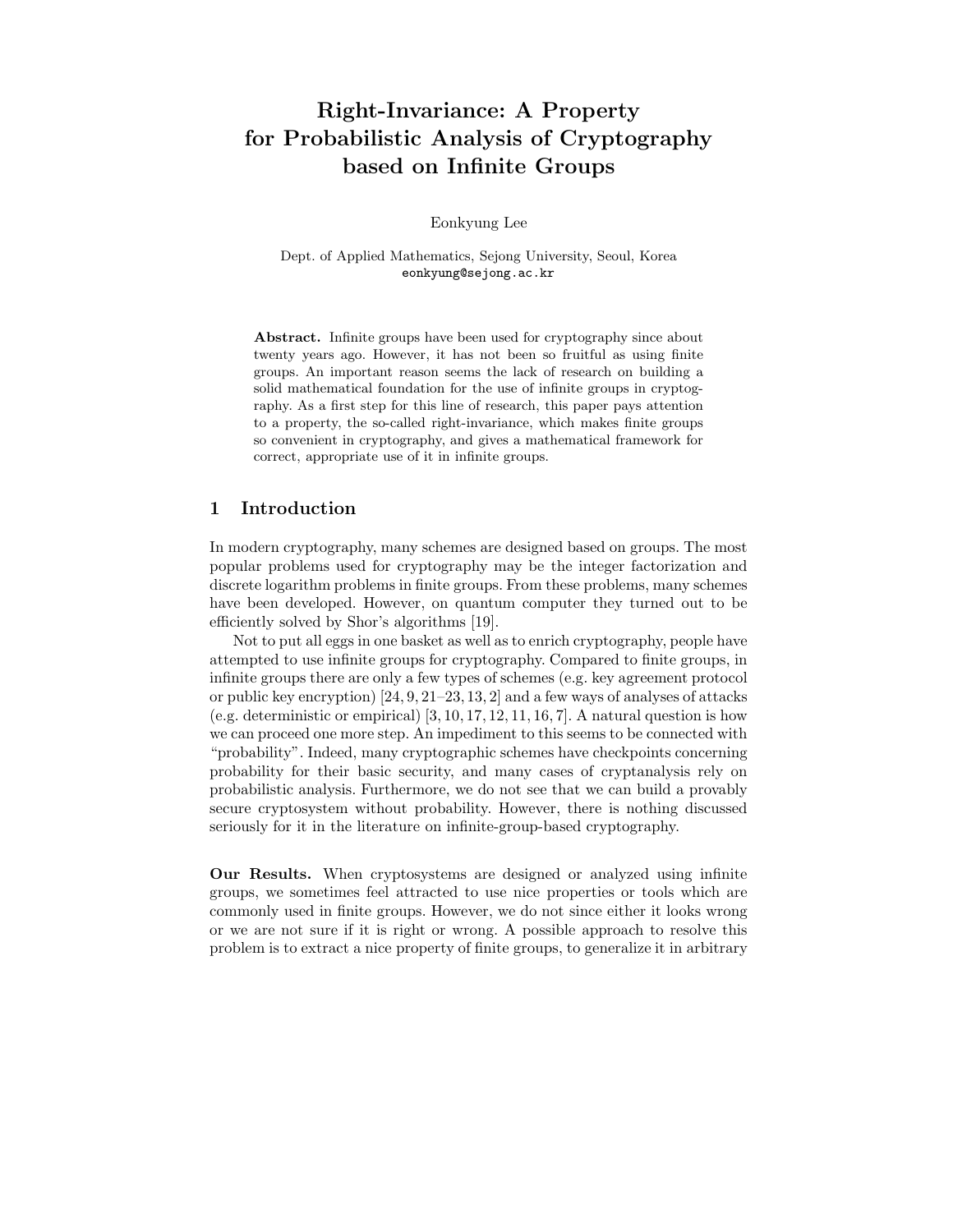groups, and then to construct a rigorous theory by which we can decide when we can or cannot use this property in infinite groups.

This paper follows this way focusing on a particular property, the so-called right-invariance: we define a probability measure (cf. probability distribution in probability theory) P on a group G as right-invariant if  $P(E) = P(Ex)$  for all  $E \subset G$  on which P is defined and for all  $x \in G$ . We show that right-invariance property depends on a particular subgroup and the index of the subgroup determines when right-invariance can or cannot be used in infinite groups.

For the situations where this property is allowable, one may be curious about how it can be handled in practice. It is easy to find a probability measure which is right-invariant *only* in a particular situation. However, what is more meaningful is to find a probability measure which is right-invariant in all situations where such property is allowable. Namely, a right-invariant probability measure that can be used universally on a given group. As to this, we prove that most infinite groups dealt with in cryptography do not have such a probability measure. So we discuss weaker, yet practical alternatives with concrete examples. Using these, we illustrate how our theory is applied to infinite-group-based cryptography via two opposite types of situations.

Organization. Sec. 2 gives basic notations and brief definitions for reading this paper. Sec. 3 discusses why right-invariance is attractive, and formalizes the notion. Sec. 4 explores right-invariance property through building a mathematical framework. Sec. 5 discusses the notion of universally right-invariant probability measure and its alternatives. Sec. 6 shows how the results developed in the previous sections can be applied to practice. This paper concludes with Sec. 7.

### 2 Preliminaries

IN, Z, and IR denote the sets of all positive integers, all integers, and all real numbers, respectively. For  $a < b$ ,  $(a, b) = \{x \in \mathbb{R} \mid a < x < b\}$  and  $[a, b] =$  $\{x \in \mathbb{R} \mid a \leq x \leq b\}$ . For  $n \in \mathbb{N}$ ,  $\mathbb{Z}_n = \{0, 1, \ldots, n-1\}$  and  $\mathbb{Z}_n^* = \{a \in \mathbb{Z}_n \mid a \in \mathbb{Z}_n\}$  $gcd(a, n) = 1$ . For sets S and T,  $S \setminus T = \{x \in S \mid x \notin T\}$ . |S| and  $2^S$  denote the cardinal number of  $S$  and the collection of all subsets of  $S$ , respectively.  $S^{-1} = \{x^{-1} \mid x \in S\}$ . A partition of S means a family  $\{S_i\}_{i \in I}$  of non-empty, mutually disjoint subsets of S such that  $S = \bigcup_{i \in I} S_i$ .  $\emptyset$  denotes the empty set.

- **Definition 1.** (a) Let  $\mathcal{M} \subset 2^X$  for a non-empty set X. M is called a  $\sigma$ -algebra in X if (i)  $\emptyset \in \mathcal{M}$ , (ii)  $E \in \mathcal{M}$  implies  $X \backslash E \in \mathcal{M}$ , and (iii)  $E_1, E_2, \ldots \in \mathcal{M}$ implies  $\cup_{i=1}^{\infty} E_i \in \mathcal{M}$ .
- (b) If M is a  $\sigma$ -algebra in a non-empty set X, then  $(X, M)$  is called a *measurable* space and the members of  $\mathcal M$  are called the *measurable sets* in X.

If S is any collection of subsets of X, there exists a smallest  $\sigma$ -algebra M in X such that  $S \subset \mathcal{M}$ . This M is called the  $\sigma$ -algebra generated by S.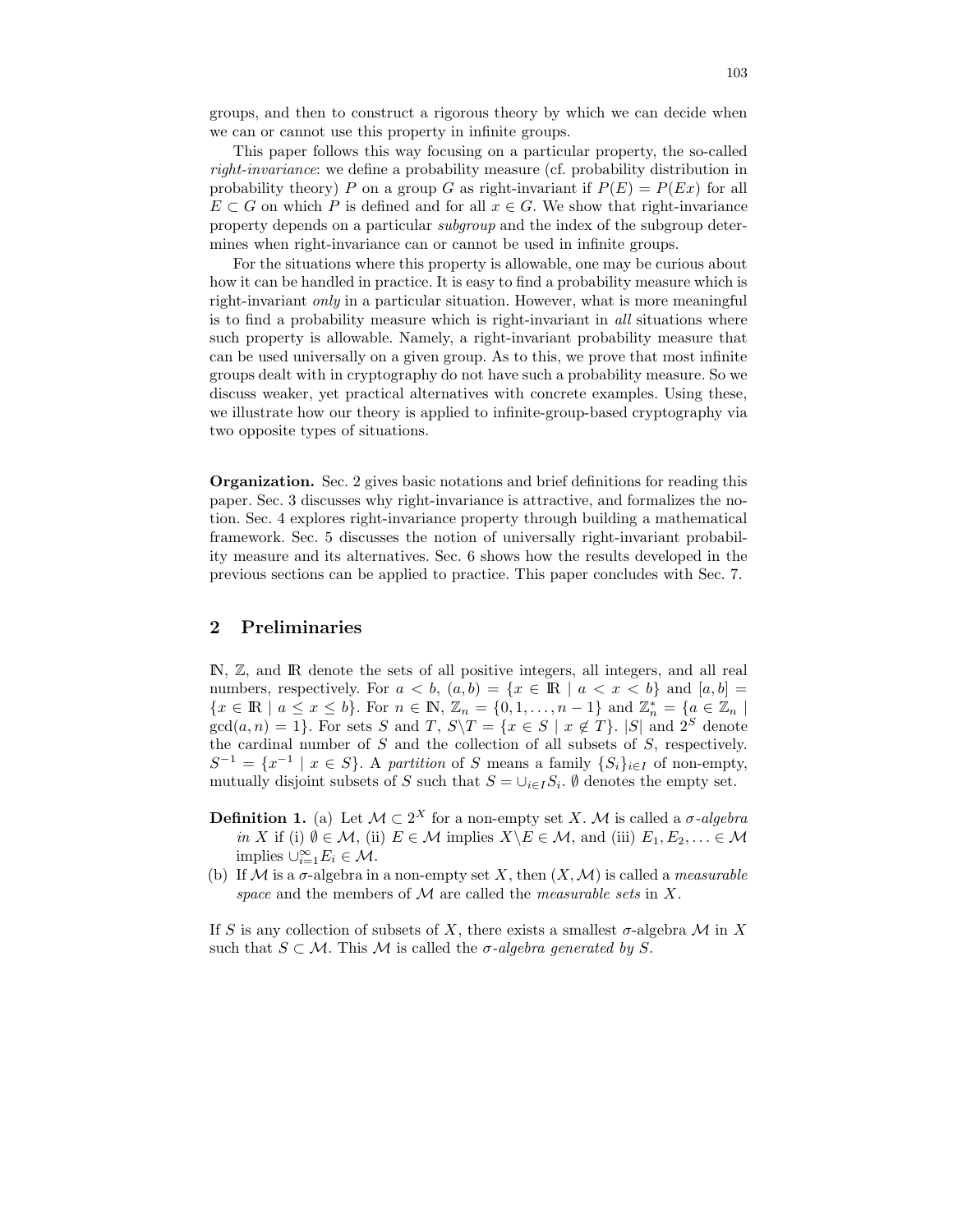- **Definition 2.** (a) For a measurable space  $(X, \mathcal{M})$ , a set function  $\mu : \mathcal{M} \to [0, 1]$ is called a *probability measure on*  $M$  if it satisfies that (i)  $\mu(X) = 1$  and (ii) if  $E_1, E_2, \ldots \in \mathcal{M}$  are mutually disjoint,  $\mu(\cup_{i=1}^{\infty} E_i) = \sum_{i=1}^{\infty} \mu(E_i)$ .
- (b) For a measurable space  $(X, \mathcal{M})$ , if  $\mu$  is a probability measure on  $\mathcal{M}$ , then  $(X, \mathcal{M}, \mu)$  is called a probability space. In particular, it is called atomic if  $\mathcal{M} = 2^X$ . Measurable sets of a probability space are called *events*.

Let G be a group and H a subgroup of G. For  $x \in G$ , let  $Z_H(x) = \{y \in H \mid$  $yx = xy$ , which is a subgroup of H.  $Hx = \{hx \mid h \in H\}$  is called a *right coset* of H in G and  $xH = \{xh \mid h \in H\}$  a left coset of H in G. The index of H in G, denoted by  $[G: H]$ , is the cardinal number of the set of distinct right (or left) cosets of H in G. For a normal subgroup H of G,  $G/H$  denotes  $\{Hx \mid x \in G\}$ and is called the *factor group of G over H.*  $1_G$  denotes the identity of G.

- **Definition 3.** (a) For a set X,  $w = w_1 \cdots w_\ell$  is called a *reduced word on* X if w is the empty word or w satisfies that (i)  $\ell \in \mathbb{N}$ ; (ii)  $w_i \in X \cup X^{-1}$  for all  $1 \leq i \leq \ell$ ; (iii)  $w_{i+1} \neq w_i^{-1}$  for all  $1 \leq i \leq \ell$ .  $|w| = 0$  (if w is the empty word) or  $\ell$  (otherwise) denotes the word length of w.
- (b)  $F(X)$  is called the *free group generated by X*. It is the set of all reduced words on X with the binary operation: for any  $w_1, w_2 \in F(X)$ ,  $w_1 \cdot w_2$  is the reduced form of the word obtained by the juxtaposition  $w_1w_2$  of the two words. The symbol  $\cdot$  is omitted if there is no confusion.

# 3 Role of Right-Invariance in Cryptography

This section shows why this paper selects right-invariance as a useful property.

Role in random self-reducibility. Informally, a problem is called *random* self-reducible if solving it on *any* instance is efficiently reduced to solving it on a random instance. For a random self-reducible problem, if breaking a cryptographic scheme implies solving the problem on average, it means solving it in the worst case. Thus, since Blum and Micali [4] introduced this notion, it has played an invaluable role in showing provable security of many schemes. We refer to [1, 8] for detailed references on it and the cryptographic significance of this feature. We state it roughly in terms of the discrete logarithm problem with proper parameters; a prime p and a generator g of  $\mathbb{Z}_p^*$ , n is the length of p when it is represented in a bit-string.

Let  $a, b \in \mathbb{N}$  and let A be a probabilistic polynomial time algorithm such that

$$
\Pr_x[\mathcal{A}(p, g, g^x \bmod p) = x] > \frac{1}{n^a},
$$

where x is taken uniformly at random from  $\mathbb{Z}_{p-1}$ . Then, there exists a probabilistic polynomial time algorithm  $\mathcal D$  such that for all  $y \in \mathbb{Z}_{p-1}$ ,

$$
\Pr[\mathcal{D}(p,g,g^y \bmod p) = y] > 1 - \frac{1}{n^b}.
$$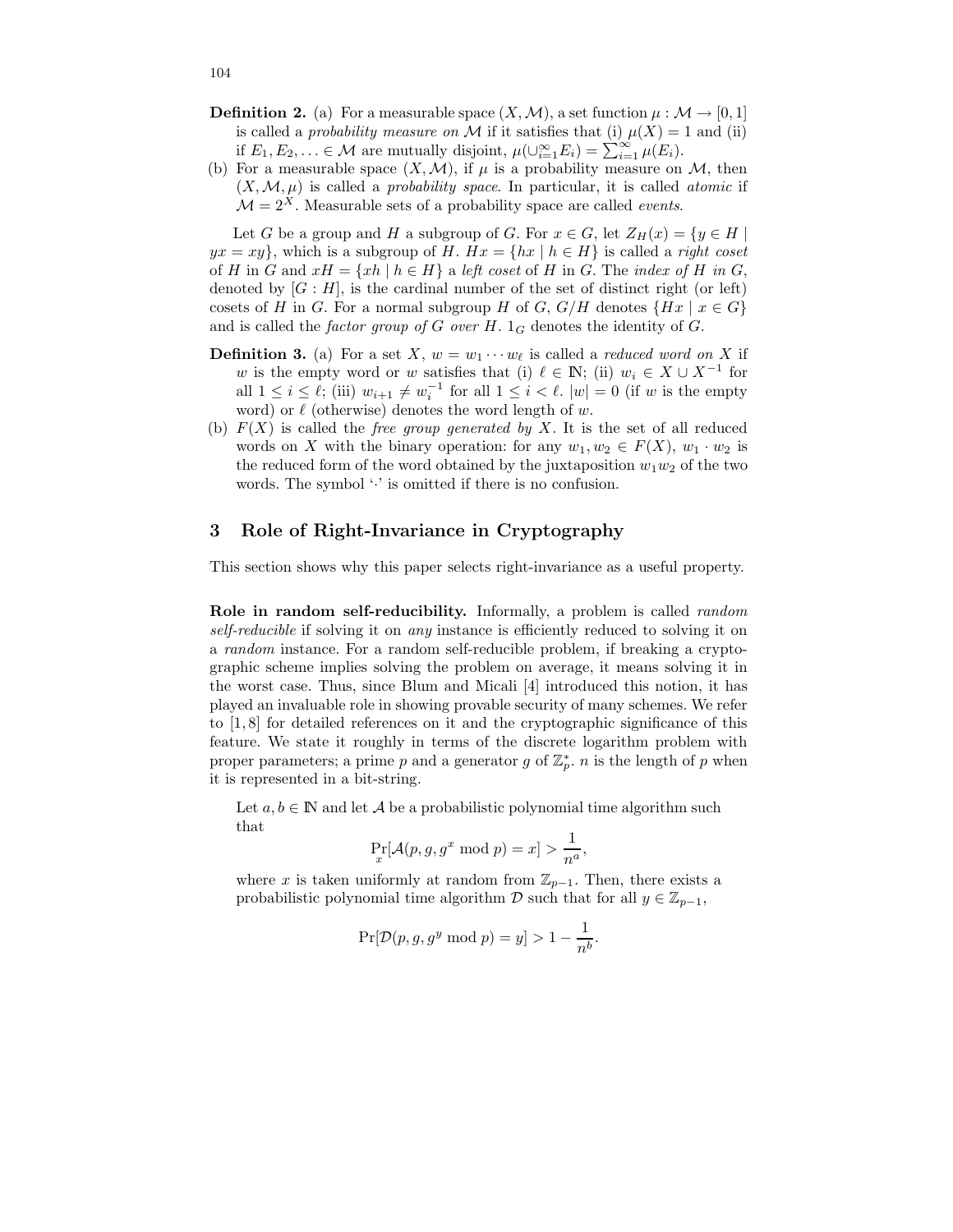D is built based on the following idea: for any fixed  $y \in \mathbb{Z}_{p-1}$ , D chooses  $x \in$  $\mathbb{Z}_{p-1}$  uniformly at random, gets w by running A on an input  $(p, g, g^y g^x \mod p)$ , outputs  $w-x \mod p-1$  if  $g^w = g^y g^x \mod p$ , otherwise repeats this process some polynomial times. A basic property used in computing the success probability of D is that for any  $y \in \mathbb{Z}_{p-1}$ 

$$
\Pr_x[\mathcal{A}(p, g, g^{y+x} \bmod p) = y + x \bmod p - 1] = \Pr_x[\mathcal{A}(p, g, g^x \bmod p) = x], \quad (1)
$$

where x is taken uniformly at random from  $\mathbb{Z}_{p-1}$ .

Equation (1) can be generalized as follows: given a group G, for all  $r \in G$ 

$$
Pr(f(X) = 0) = Pr(f(Xr) = 0) \quad \text{or} \tag{2}
$$

$$
Pr(f(X) = 0) = Pr(f(rX) = 0),
$$
\n(3)

where X is a random variable over G and  $f: G \to \{0,1\}$  is a predicate. Without loss of generality (WLOG), in this paper we focus on (2).

If G is a finite group and X has the uniform distribution,  $(2)$  is true. In this case, it is being used as an underlying assumption in probabilistically analyzing many kinds of cryptographic schemes. However, it is not true in general if G is an infinite group or if one cannot uniformly generate elements from even a finite group. We know that no probability distribution can ever be uniform on any infinite group, however the concept of uniformity makes infinite groups more flexibly handled in cryptography. A natural question is what distribution on an infinite group is an analogue of the uniform distribution on a finite group.

For an arbitrary group  $G$ , let's recall the meaning of a random variable. The fact that  $X$  is a random variable over  $G$  with a probability distribution  $P$  means that P is the probability measure on the atomic measurable space  $(G, 2^G)$  and  $Pr[X \in E] = P(E)$  for any  $E \subset G$ . In order for (2) to hold when G is an infinite group, we see it from a measure-theoretic point of view. Namely, we consider not only  $2^G$  but also a smaller  $\sigma$ -algebra  $\mathcal G$  for P. By restricting P originally defined on  $2^G$  to  $\mathcal{G}, (G, 2^G, P)$  induces another probability space  $(G, \mathcal{G}, P)$ .

**Definition 4.** Let  $(G, \mathcal{G}, P)$  be a probability space.  $E \in \mathcal{G}$  is called a rightinvariant event (resp. left-invariant event) if, for all  $x \in G$ ,  $Ex \in \mathcal{G}$  (resp.  $xE \in \mathcal{G}$  and  $P(E) = P(EX)$  (resp.  $P(E) = P(xE)$ ).  $(G, \mathcal{G}, P)$  (or shortly P) is called right-invariant (resp. left-invariant) if all events are right-invariant (resp. left-invariant).

For a situation in which one is interested (e.g. points where one wants to compute probabilities or to compare them), if a  $\sigma$ -algebra covering all the events in question (i.e. containing all the events in question as its measurable sets) can be constructed and there exists a right-invariant probability measure thereon, then we say that *right-invariance is allowable (or can be used, etc.)* in the *situation*.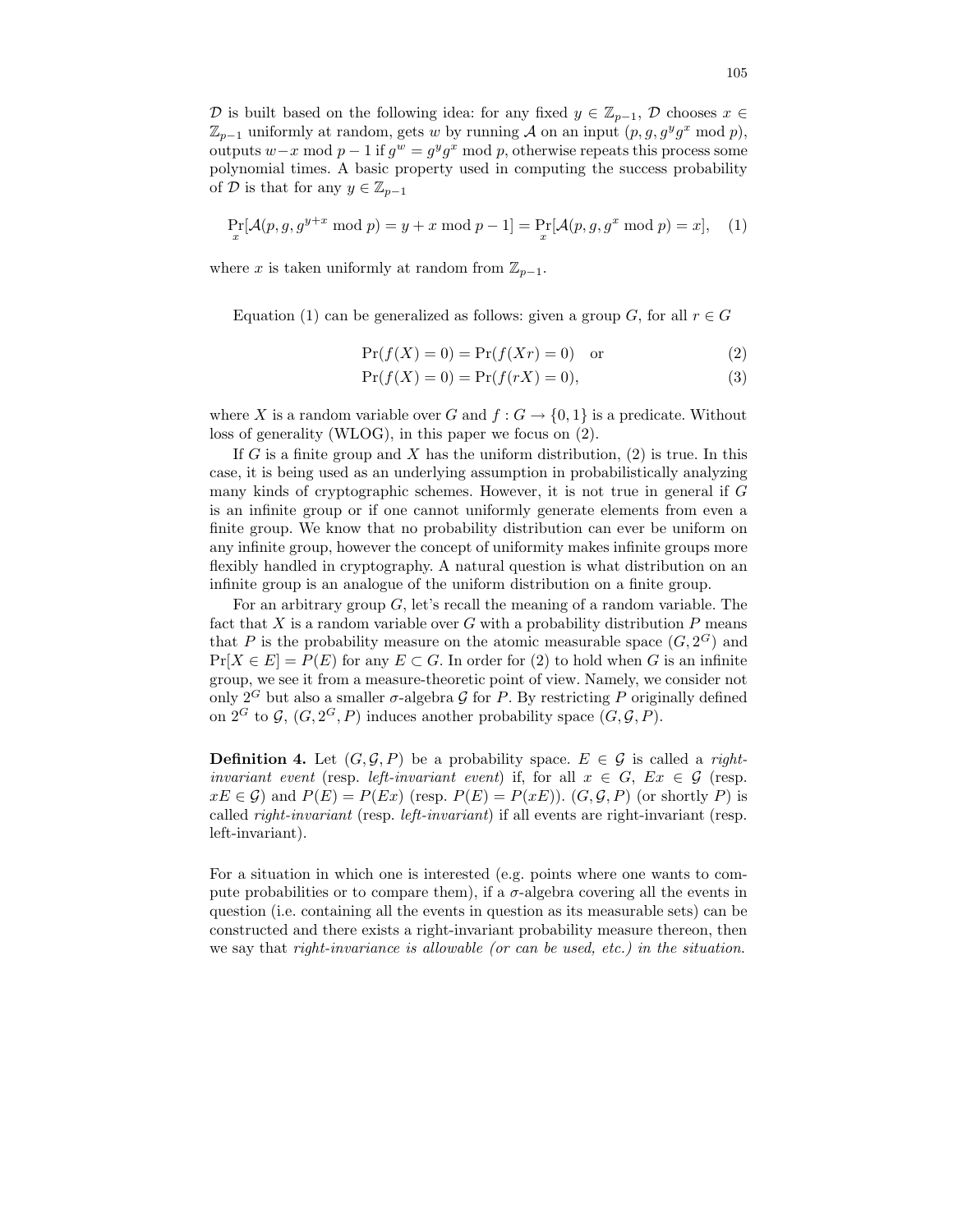### 4 Right-Invariant Probability Space

In order to discuss right-invariance from a measure-theoretic point of view, we first analyze the structure of an arbitrary  $\sigma$ -algebra in infinite groups, and then a special type of  $\sigma$ -algebra. From this we formulate a way of deciding whether or not right-invariance property is allowable in a given situation.

Throughout this paper, we deal with only finitely generated groups since groups with infinitely many generators are not practical. Note that any finitely generated infinite group is a countable set.

 $\sigma$ -algebra in finitely generated infinite groups. Let G be a finitely generated infinite group and G be a  $\sigma$ -algebra in G. For  $x \in G$ , define

$$
\mathcal{M}_{\mathcal{G}}(x) = \{ E \in \mathcal{G} \mid x \in E \} \quad \text{and} \quad M_{\mathcal{G}}(x) = \cap_{E \in \mathcal{M}_{\mathcal{G}}(x)} E.
$$

In particular, denote  $M_G(1_G)$  by  $M_G$ . The following proposition shows that  $M_G(x)$  is the smallest measurable set containing x.

**Proposition 1.** For a finitely generated infinite group G, let G be any  $\sigma$ -algebra in it. Then,  $M_G(x) \in \mathcal{G}$  for all  $x \in G$ . Furthermore, any measurable set is partitioned into  $M_G(x)$ 's.

*Proof.* Let  $x \in G$ . Since  $G \in \mathcal{M}_{\mathcal{G}}(x)$  and  $x \in M_{\mathcal{G}}(x)$ ,  $M_{\mathcal{G}}(x) \neq \emptyset$ . We show that  $M<sub>G</sub>(x)$  can be expressed as an intersection of a countable number of measurable sets. For  $y \in G$ , define a set  $A_y$  as follows.

$$
A_y = \begin{cases} G & \text{if } y \in M_{\mathcal{G}}(x), \\ E \text{ such that } y \notin E \in M_{\mathcal{G}}(x) & \text{if } y \notin M_{\mathcal{G}}(x). \end{cases}
$$

Since G is a countable set, it suffices to show that  $M_{\mathcal{G}}(x) = \cap_{y \in G} A_y$ . (i)  $M_{\mathcal{G}}(x) \subset$  $\cap_{y\in G}A_y$ : If  $w \notin \cap_{y\in G}A_y$ , there exists  $y \in G$  such that  $w \notin A_y$ . Since  $A_y \in G$  $\mathcal{M}_{\mathcal{G}}(x), w \notin M_{\mathcal{G}}(x)$ . (ii)  $M_{\mathcal{G}}(x) \supset \bigcap_{y \in G} A_y$ : If  $w \notin M_{\mathcal{G}}(x), w \notin A_w$ . Thus,  $w \notin \bigcap_{y \in G} A_y$ . Therefore,  $M_{\mathcal{G}}(x) \in \mathcal{G}$ .

Let  $E \in \mathcal{G}$ . Since, for any  $x \in E$ ,  $M_{\mathcal{G}}(x) \subset E$ ,  $E = \bigcup_{x \in E} M_{\mathcal{G}}(x)$ . Thus it suffices to show that any distinct  $M_{\mathcal{G}}(x)$  and  $M_{\mathcal{G}}(y)$  are disjoint. Assume  $M_{\mathcal{G}}(x) \cap$  $M_G(y) \neq \emptyset$ . If  $x \notin M_G(y)$ , then  $M_G(x) \backslash M_G(y) \in M_G(x)$  since  $M_G(x) \backslash M_G(y) \in \mathcal{G}$ and  $x \in M_G(x) \backslash M_G(y)$ . Since  $M_G(x)$  is the intersection of all members of  $\mathcal{M}_G(x)$ ,  $M_{\mathcal{G}}(x) \subset M_{\mathcal{G}}(x) \backslash M_{\mathcal{G}}(y)$ . In particular,  $M_{\mathcal{G}}(x) \cap M_{\mathcal{G}}(y) = \emptyset$  which contradicts to the assumption. Thus  $x \in M_G(y)$ , so  $M_G(x) \subset M_G(y)$ . By the same argument,  $M_{\mathcal{G}}(y) \subset M_{\mathcal{G}}(x)$ . Therefore,  $M_{\mathcal{G}}(x) = M_{\mathcal{G}}(y)$ .

#### Right-closed  $\sigma$ -algebra in finitely generated infinite groups.

**Definition 5.** A measurable space  $(G, \mathcal{G})$  (or a  $\sigma$ -algebra G in G) is called *right*closed (resp. left-closed) if, for any  $E \in \mathcal{G}$  and any  $x \in G$ ,  $Ex \in \mathcal{G}$  (resp.  $xE \in \mathcal{G}$ ).

A σ-algebra generated by a subgroup and all its right cosets is right-closed. The following shows that right-closed  $\sigma$ -algebras have only this form.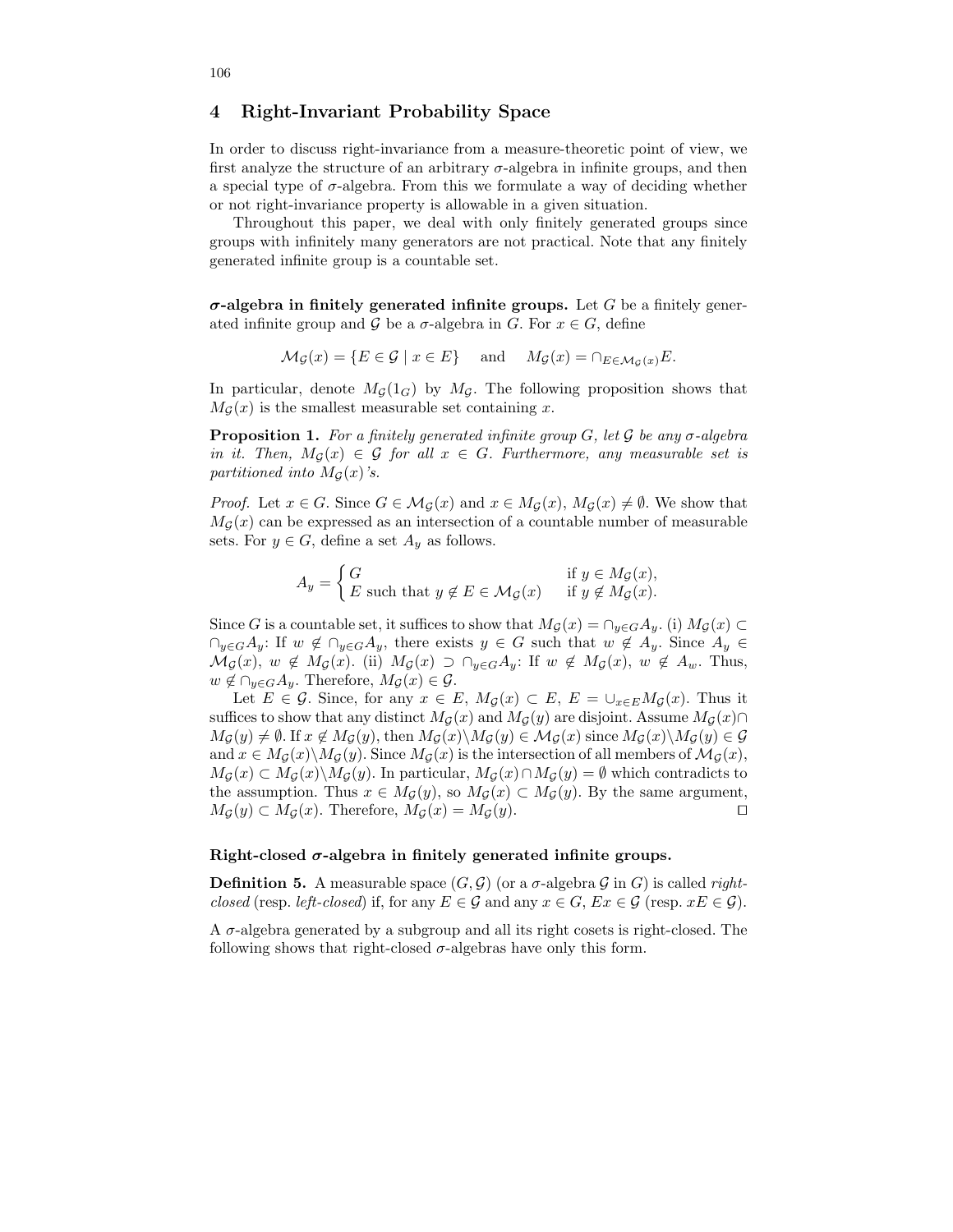**Theorem 1.** For a finitely generated infinite group  $G$ , the following conditions on a measurable space  $(G, \mathcal{G})$  are equivalent.

- $(i)$  G is right-closed.
- (ii)  $M_G(x) = M_Gx$  for all  $x \in G$ .

(iii)  $M_{\mathcal{G}}$  is a subgroup of  $G$ , and  $\mathcal{G}$  is generated by  $M_{\mathcal{G}}$  and all its right cosets.

*Proof.* (i)⇒(ii): Suppose that (i) holds. Let  $x \in G$ . Since  $M_{\mathcal{G}}(x) = \cap_{A \in \mathcal{M}_{\mathcal{G}}(x)} A$ and  $M_{\mathcal{G}}x = (\bigcap_{A \in \mathcal{M}_{\mathcal{G}}(1_G)} A)x = \bigcap_{A \in \mathcal{M}_{\mathcal{G}}(1_G)} (Ax) = \bigcap_{B \in \mathcal{M}_{\mathcal{G}}(1_G)} xB$ , it suffices to show that  $\mathcal{M}_{\mathcal{G}}(x) = \mathcal{M}_{\mathcal{G}}(1_G)x$ .

Let  $Ax$ , where  $A \in \mathcal{M}_{\mathcal{G}}(1_G)$ , be an arbitrary element of  $\mathcal{M}_{\mathcal{G}}(1_G)x$ . Since  $1_G \in A$ ,  $x = 1_G x \in Ax$  and so  $Ax \in \mathcal{M}_{\mathcal{G}}(x)$  by (i). Thus  $\mathcal{M}_{\mathcal{G}}(1_G)x \subset \mathcal{M}_{\mathcal{G}}(x)$ . Conversely, if  $A \in \mathcal{M}_{\mathcal{G}}(x)$ , then  $1_G = xx^{-1} \in Ax^{-1} \in \mathcal{M}_{\mathcal{G}}(1_G)$  by (i). Thus,  $\mathcal{M}_{\mathcal{G}}(x) \subset \mathcal{M}_{\mathcal{G}}(1_G)x.$ 

(ii)⇒(iii): Suppose that (ii) holds. Let  $a, b \in M_{\mathcal{G}}$ . Since  $b \in M_{\mathcal{G}}$ ,  $M_{\mathcal{G}} = M_{\mathcal{G}}(b)$ by Proposition 1. Then,  $a \in M_{\mathcal{G}}(b) = M_{\mathcal{G}}b$  by (ii), and so  $ab^{-1} \in M_{\mathcal{G}}$ . Therefore,  $M_{\mathcal{G}}$  is a subgroup of  $G$ .

For any  $E \in \mathcal{G}, E = \bigcup_{x \in E} M_{\mathcal{G}}(x)$  by Proposition 1.  $M_{\mathcal{G}}(x) = M_{\mathcal{G}}x \in \mathcal{G}$  by (ii), and so  $E = \bigcup_{x \in E} M_{\mathcal{G}} x$ . Thus,  $\mathcal{G}$  is generated by all right cosets of  $M_{\mathcal{G}}$ . (iii)⇒(i): It is trivial.  $\Box$ 

Analogous result holds for left-closed  $\sigma$ -algebras. By combining these, we get the following.

**Corollary 1.** For a finitely generated infinite group  $G$ , the following conditions on a measurable space  $(G, \mathcal{G})$  are equivalent.

- (i)  $\mathcal G$  is both left- and right-closed.
- (ii)  $xM_{\mathcal{G}} = M_{\mathcal{G}}(x) = M_{\mathcal{G}}x$  for all  $x \in G$ .
- (iii)  $M_{\mathcal{G}}$  is a normal subgroup of G and  $\mathcal{G}$  is generated by  $M_{\mathcal{G}}$  and all its cosets.

Right-invariance property of finitely generated infinite groups. Rightinvariance property is what belongs to a probability measure defined on a rightclosed  $\sigma$ -algebra. When a probability space is right-invariant, any measurable set is, of course, right-invariant. Conversely, Proposition 1 and Theorem 1 imply that right-invariance of  $M_{\mathcal{G}}$  is extended to the whole space.

**Theorem 2.** For a finitely generated infinite group  $G$ , let  $\mathcal G$  be a right-closed σ-algebra in G.  $P(M_G) = P(M_Gx)$  for all  $x \in G$  if and only if  $P(E) = P(EX)$ for all  $E \in \mathcal{G}$  and all  $x \in G$ .

From Theorems 1 and 2, we have the following.

**Corollary 2.** Let G be a finitely generated infinite group. If  $(G, \mathcal{G}, P)$  is a rightinvariant probability space, then  $[G : M_{\mathcal{G}}]$  is finite and  $P(M_{\mathcal{G}}x) = [G : M_{\mathcal{G}}]^{-1}$  for all  $x \in G$ . Therefore, if  $[G : M_G]$  is infinite,  $(G, \mathcal{G}, P)$  cannot be right-invariant for any probability measure P.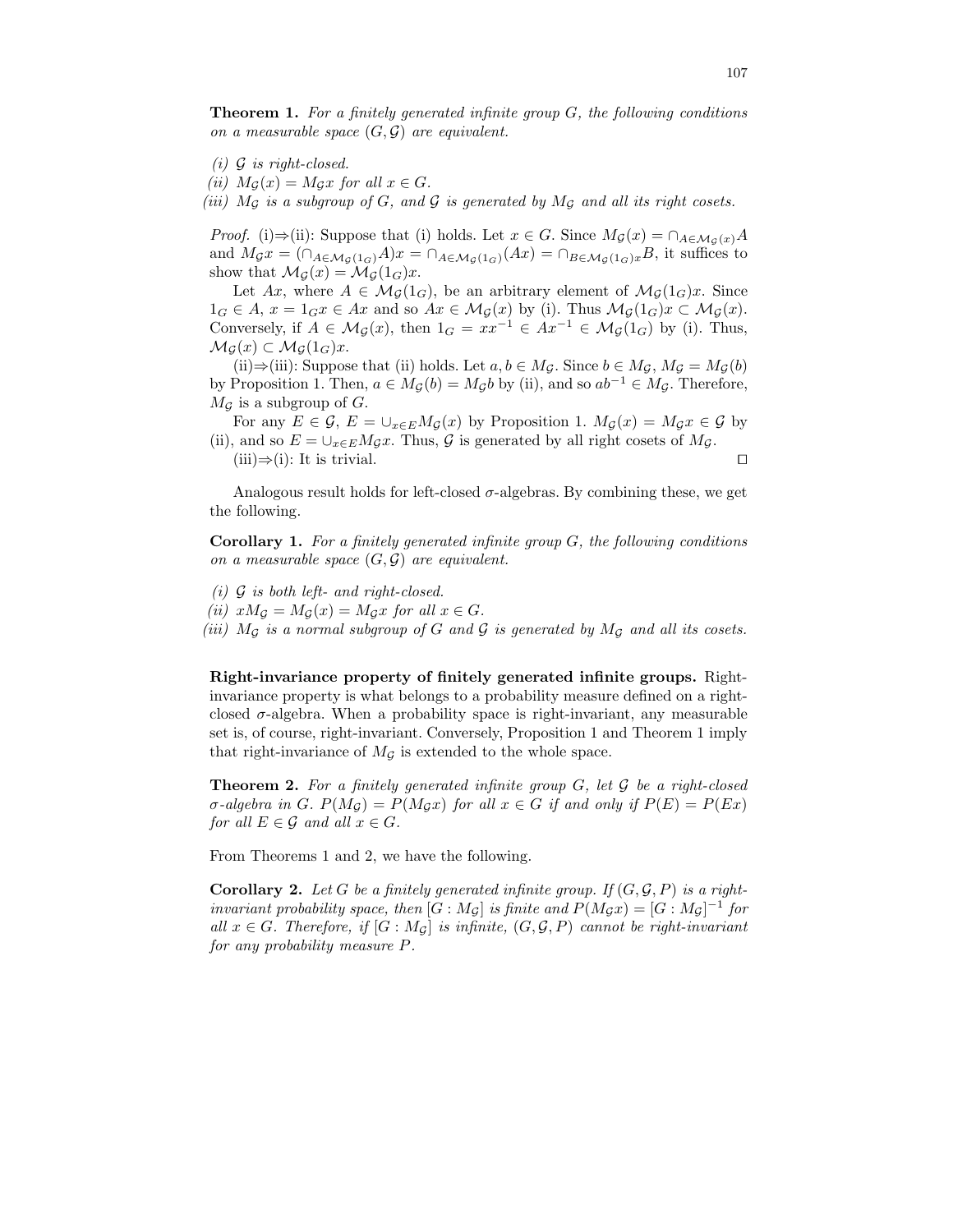# 5 Universally Right-Invariant Probability Measure and Alternatives

Now we can decide whether or not right-invariance is allowable in a given situation. Suppose that it is allowable. Then, what are the concrete examples of the probability measure which is both useful and practical for such property?

#### 5.1 Universally right-invariant probability measure

Given a right-closed measurable space  $(G, \mathcal{G})$ , if  $M_{\mathcal{G}}$  is of finite-index, it is easy to get a probability measure that is right-invariant only on  $(G, \mathcal{G})$ . However, what is more meaningful is the one that is right-invariant on *any* right-closed  $\sigma$ -algebra G with finite-index  $M<sub>G</sub>$ . By Corollary 2, it can be defined as follows.

**Definition 6.** A probability measure  $P$  defined on an atomic measurable space  $(G, 2^G)$  is called a universally right-invariant probability measure on G if  $P(H)$  =  $P(Hx)$  for any finite-index subgroup H of G and any  $x \in G$ .

Most infinite groups that have emerged in cryptography are finitely generated residually-finite groups (e.g. free groups, groups of automorphisms of free groups, braid groups, etc.). A group is residually-finite if the intersection of all finiteindex normal subgroups consists of only the identity. Here, we consider a larger class of groups, finitely generated groups with infinitely many finite-index subgroups. Finitely-generated residually-finite infinite groups belong to this class.

**Theorem 3.** Let G be a finitely generated group with infinitely many finite-index subgroups. Then the intersection of all finite-index subgroups of G is a subgroup of G with infinite-index. Furthermore, G has no universally right-invariant probability measure.

Proof. For the proof, we use the following fact.

*Fact 1.* Let G be a finitely generated infinite group. Then, for any  $m \in \mathbb{N}$ , G has only finitely many subgroups of index m.

Let H be the collection of all finite-index subgroups of G and  $H_0 = \cap_{H \in \mathcal{H}} H$ . Clearly  $H_0$  is a subgroup of G. Assume that  $[G:H_0] = k$  is finite. Then any  $H \in \mathcal{H}$  has index k or less. By Fact 1,  $\mathcal{H}$  is a finite set which contradicts to the hypothesis. Therefore,  $[G:H_0]$  is infinite.

Assume that  $P$  is a universally right-invariant probability measure on  $G$ . Then for any  $x \in G$  and any  $H \in \mathcal{H}$ ,

$$
P(H_0x) \le P(Hx) = P(H) = [G:H]^{-1}
$$

by Corollary 2. Note that for any integer  $m$  there exists a finite-index subgroup H such that  $[G : H] \ge m$  by Fact 1 and by the hypothesis. Thus  $P(H_0x) = 0$ . Since  $H_0$  is an infinite-index subgroup of G, there exist  $x_1, x_2, \ldots \in G$  such that G is partitioned into  $H_0x_1, H_0x_2, \ldots$  So  $P(G) = \sum_{i=1}^{\infty} P(H_0x_i) = 0$  which contradicts to  $P(G) = 1$ . Therefore, P cannot be universally right-invariant.  $\Box$ 

Corollary 3. Any finitely-generated residually-finite infinite group has no universally right-invariant probability measure.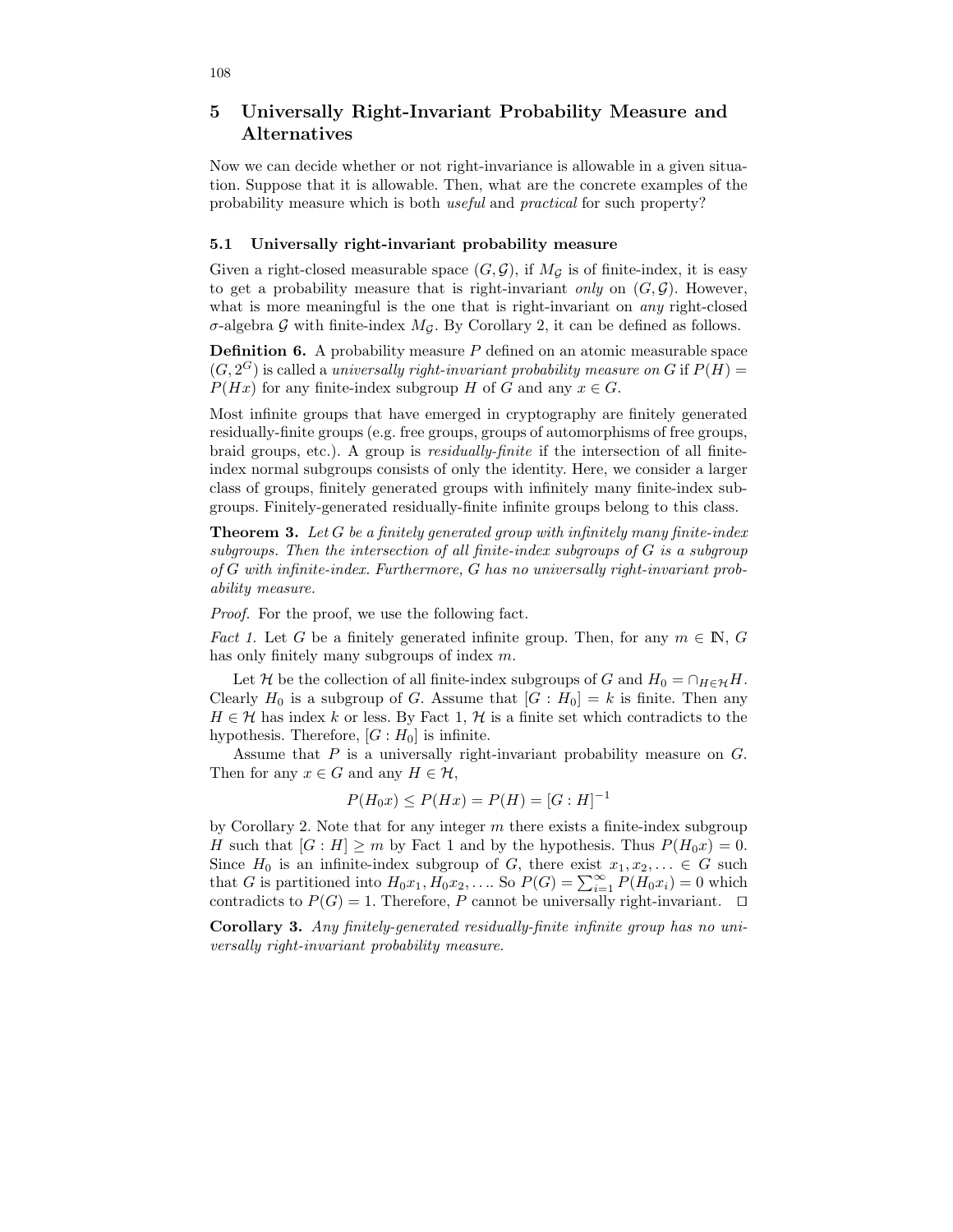#### 5.2 Alternatives

From Theorem 3, a question arises: what are weaker, yet practical alternatives to the universally right-invariant probability measure? We approach this question via random walk on a free group  $F = F(X)$ , where  $X = \{x_1, \ldots, x_m\}$ . It is because any finitely generated infinite group is a homomorphic image of a finitely generated free group, and random walk yields a natural probability measure on  $F$  in the following sense: it generates all words of  $F$  with positive probability, and the longer the word is, the lower its occurrence probability is.

On the other hand, Theorems 1 and 2 reduce finding such an alternative measure to finding an atomic probability measure in an infinite group which is close to the uniform distribution over the family of all right-cosets of any finiteindex subgroup. The latter has been studied independently in group theory for a long time. So we attempt to search for alternatives in the results from this area.

For  $s \in (0,1)$ , let  $W_s$  be a no-return random walk on the Cayley graph  $C(F, X)$  of F with respect to the generating set X. See Appendix for Cayley graph.  $W_s$  starts at  $1_F$  and either does nothing with probability s, or moves to one of the 2m adjacent vertices with equal probabilities  $\frac{1-s}{2m}$ . If  $W_s$  is at a vertex  $v \neq 1<sub>F</sub>$ , it either stops at v with probability s, or moves with probability  $\frac{1-s}{2m-1}$  to one of the 2m−1 adjacent vertices lying away from 1<sub>F</sub> producing a new freely reduced word  $vx_i^{\pm 1}$ . So  $Pr(|w| = k) = s(1 - s)^k$  and the resulting atomic probability measure on  $F$  is

$$
\mu_s(w) = \begin{cases} s & \text{if } w = 1_F, \\ \frac{s(1-s)^{|w|}}{2m(2m-1)^{|w|-1}} & \text{otherwise.} \end{cases}
$$

Thus,  $\mu_s(w)$  is the probability that the random walk  $W_s$  stops at w. From the results of Woess [25] and Borovik, Myasnikov, and Remeslennikov [5], for any finite-index subgroup H of F and any  $x \in F$ 

$$
\lim_{s \to 0} \mu_s(Hx) = [F : H]^{-1}.
$$

On the other hand, for the case that we are working with only sufficiently long words, let's consider a variant of  $\mu_s$ . For  $k \in \mathbb{N}$ , define

$$
\bar{\mu}_k(w) = \begin{cases} 0 & \text{if } w \in B_k, \\ \frac{\mu_s(w)}{\mu_s(F \setminus B_k)} & \text{otherwise,} \end{cases}
$$

where  $B_k = \{w \in F \mid |w| \leq k\}$  is a ball of radius k. Then  $\bar{\mu}_k$  is a probability measure on  $(F, 2^F)$ . From the results of Pak [18] and Borovik, Myasnikov, and Shpilrain [6], for any finite-index normal subgroup  $H$  of  $F$ 

$$
\frac{1}{2} \sum_{\bar{x} \in F/H} \left| \bar{\mu}_k(\bar{x}) - [F:H]^{-1} \right| = o(e^{-k}). \tag{4}
$$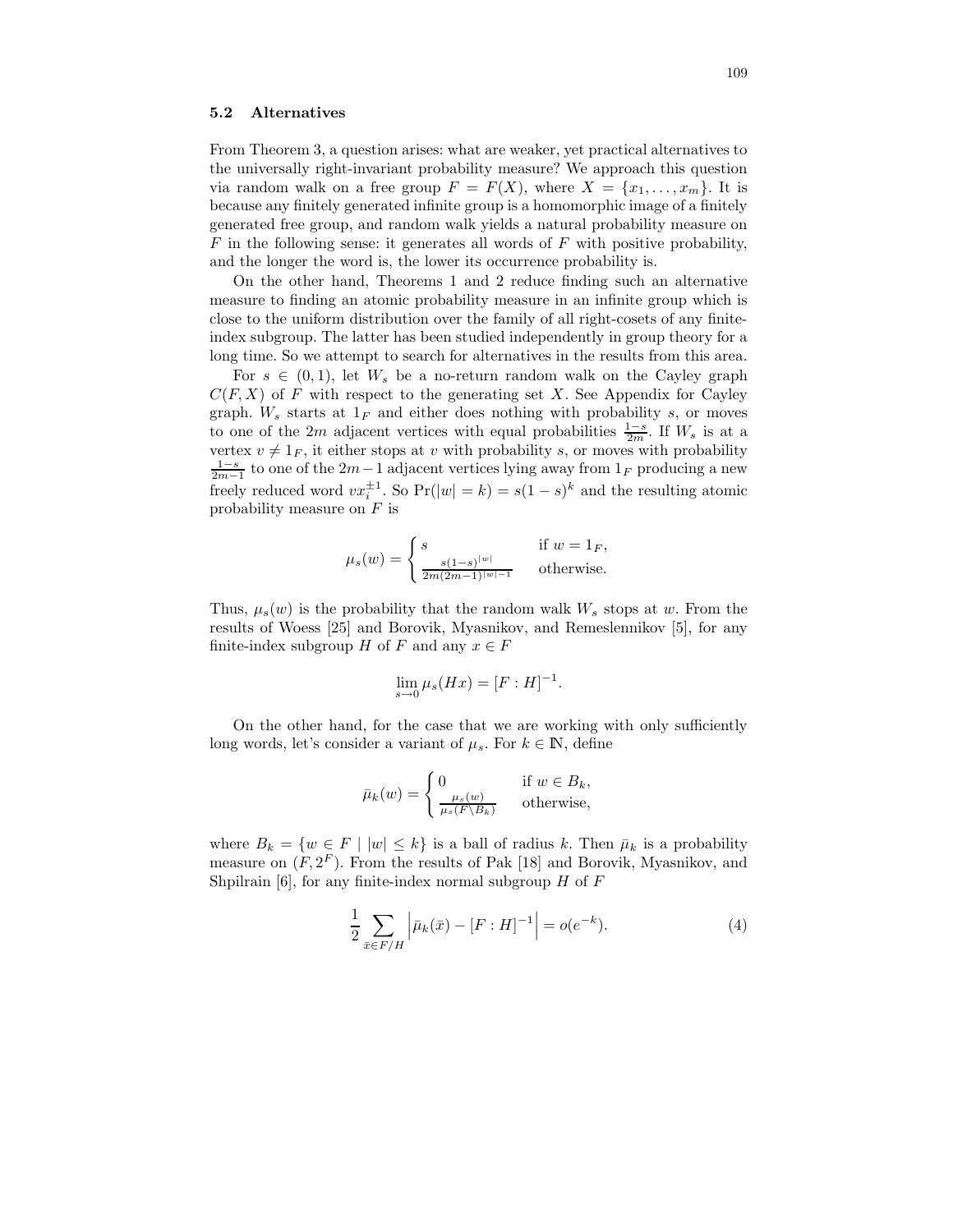Discussion of property of  $\mu_s$  and  $\bar{\mu}_k$ . Let  $(F, \mathcal{F})$  be a right-closed measurable space with  $[F : M_{\mathcal{F}}] < \infty$ . Suppose that  $P_{\mathcal{F}}$  is the right-invariant probability measure on  $(F, \mathcal{F})$ . Then, by Proposition 1 and Theorem 1,  $\mu_s$  has the following property. For any  $E \in \mathcal{F}$ 

$$
|\mu_s(E) - P_{\mathcal{F}}(E)| = \left| \sum_{i=1}^t \mu_s(M_{\mathcal{F}} x_i) - t P_{\mathcal{F}}(M_{\mathcal{F}}) \right|
$$
  

$$
\leq \sum_{i=1}^t |\mu_s(M_{\mathcal{F}} x_i) - [F : M_{\mathcal{F}}]^{-1}| \to 0 \quad \text{as } s \to 0,
$$

where  $M_{\mathcal{F}}x_i$ 's are distinct right-cosets of  $M_{\mathcal{F}}$  in F such that  $E = \cup_{i=1}^t M_{\mathcal{F}}x_i$ .

On the other hand, by the normality of H in (4),  $\bar{\mu}_k$  has a slightly different property, so that it can be used in two cases. In the first case, let  $(F, \mathcal{F})$  be a both left- and right-closed measurable space with  $[F : M_{\mathcal{F}}] < \infty$ . Then, by Corollary 1,  $M_F$  is a normal subgroup of F. Suppose that  $P_F$  is the rightinvariant probability measure on  $(F, \mathcal{F})$ . Then, for any  $E \in \mathcal{F}$ 

$$
|\bar{\mu}_k(E) - P_{\mathcal{F}}(E)| \le \frac{1}{2} \sum_{\bar{x} \in F/M_{\mathcal{F}}} |\bar{\mu}_k(\bar{x}) - [F : M_{\mathcal{F}}]^{-1}| = o(e^{-k}) \tag{5}
$$

for  $k \to \infty$ . The above inequality comes from the following fact.

*Fact 2.* Let  $\Omega$  be a finite set, and let  $P_1$  and  $P_2$  be probability measures on  $(\Omega, 2^{\Omega})$ . Then,

$$
\max_{E \subset \Omega} |P_1(E) - P_2(E)| = \frac{1}{2} \sum_{\omega \in \Omega} |P_1(\omega) - P_2(\omega)|.
$$

In the second case, let  $(F, \mathcal{F})$  be a right-closed measurable space such that  $M_{\mathcal{F}}$  contains a finite-index normal subgroup N of F. Then, there exist distinct cosets,  $Nx_1, \ldots, Nx_t$ , of N in F such that  $M_{\mathcal{F}} = \bigcup_{i=1}^t Nx_i$ . Let  $P_{\mathcal{F}}$  be the right-invariant probability measure on  $(F, \mathcal{F})$ . Then, from Fact 2, for any  $E \in \mathcal{F}$ 

$$
|\bar{\mu}_k(E) - P_{\mathcal{F}}(E)| \le \frac{1}{2} \sum_{M_{\mathcal{F}}: \mathcal{F} \in \mathcal{R}} |\bar{\mu}_k(M_{\mathcal{F}}x) - [F : M_{\mathcal{F}}]^{-1}|
$$
  

$$
\le \frac{1}{2} \sum_{M_{\mathcal{F}}: \mathcal{F} \in \mathcal{R}} \sum_{i=1}^t |\bar{\mu}_k(Nx_i x) - [F : N]^{-1}| = o(e^{-k})
$$

for  $k \to \infty$ , where  $\mathcal R$  is the set of all right-cosets of  $M_{\mathcal F}$  in  $F$ .

**Discussion of alternatives.** Given a group  $G$ , a good alternative to the universally right-invariant probability measure may be a probability measure P on  $(G, 2^G)$  such that for any right-invariant probability space  $(G, \mathcal{G}, P_{\mathcal{G}})$  and for any  $E \in \mathcal{G}, |P(E) - P_{\mathcal{G}}(E)|$  is very small. Here, we should be careful with the word,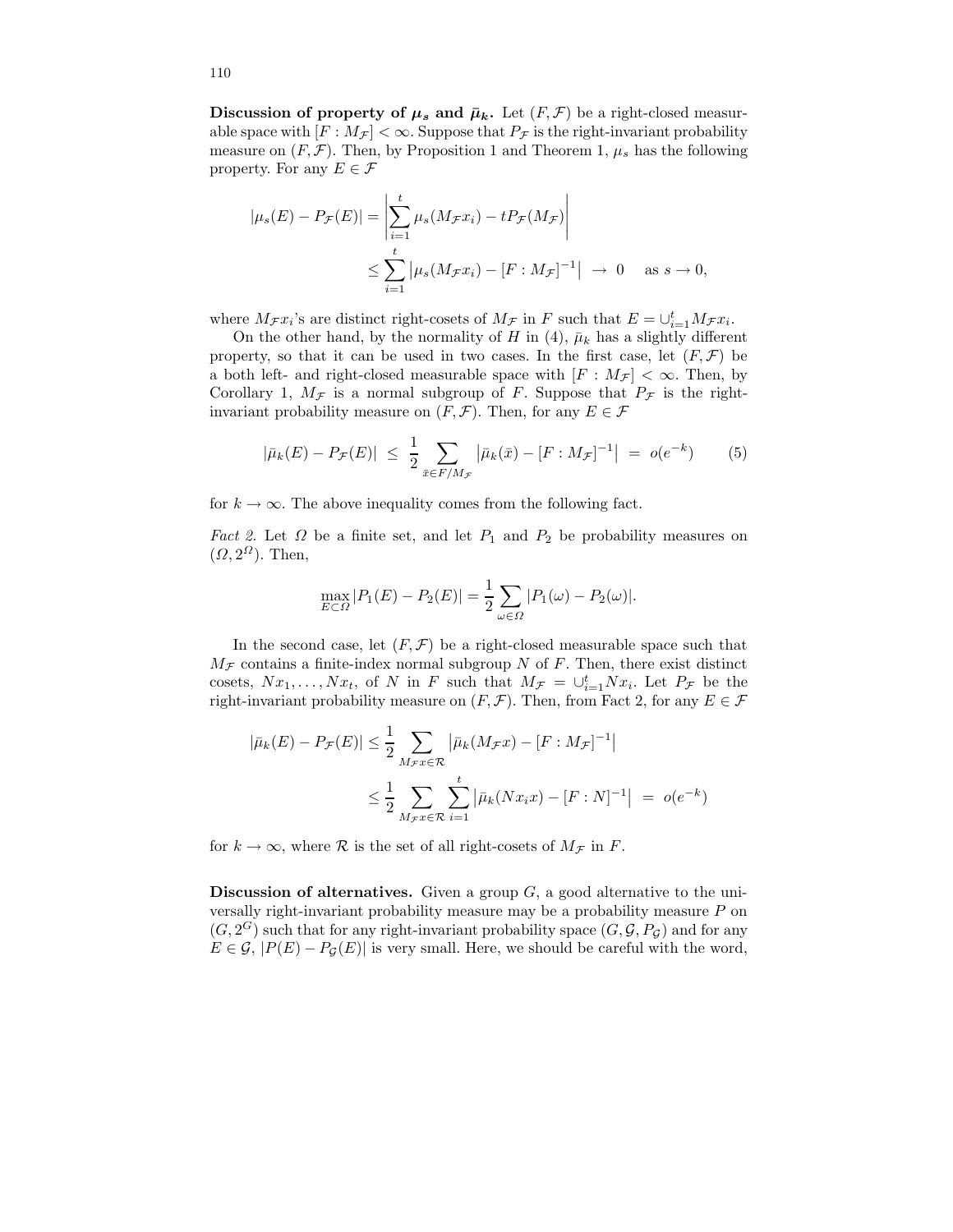"small". Small in what? The factors which determine the value of  $|P(E)-P_{\mathcal{G}}(E)|$ come from the characteristics of  $G, \mathcal{G}$ , and P. Note that the group G is given, the  $\sigma$ -algebra G is arbitrarily selected to some extent, and we are discussing the measure  $P$ . So focusing on  $P$ , it seems more reasonable to view  $P$  not as a single probability measure but as a family of probability measures indexed by factors representing its characteristics. For example,  $\mu = {\mu_s}_{s \in (0,1)}$  and  $\bar{\mu} = {\bar{\mu}_k}_{k \in \mathbb{N}}$ . From this point of view, let's define our alternative in general terms.

Let  $P = \{P_{\alpha}\}_{{\alpha \in \mathcal{A}}}$  be a family of probability measures on  $(G, 2^G)$  for an index set A. And let some  $\alpha_0$  be given. For any right-invariant probability space  $(G, \mathcal{G}, P_{\mathcal{G}})$  and for any  $E \in \mathcal{G}$ , P has the following property.

$$
\lim_{\alpha \to \alpha_0} |P_{\alpha}(E) - P_{\mathcal{G}}(E)| = 0
$$

 $\mu$  serves as a good example of this alternative. On the other hand,  $\bar{\mu}$  can serve as another example if  $(G, \mathcal{G}, P_G)$  is a both left- and right-invariant probability space, or if  $(G, \mathcal{G}, P_{\mathcal{G}})$  is a right-invariant probability space and  $M_{\mathcal{G}}$  contains a finite-index normal subgroup of G. In these cases,  $|P_{\alpha}(E) - P_{\mathcal{G}}(E)|$  decreases exponentially.

### 6 Applications

This section shows two basic examples of how to apply our theory to real situations via recent works. These works are based on braid groups. For a survey of braid-group-based cryptography, see [14].

For  $n \geq 2$ , the *n*-braid group  $B_n$  can be presented by  $(n-1)$ -generators  $\sigma_1, \ldots, \sigma_{n-1}$  and two kinds of relations:  $\sigma_i \sigma_j = \sigma_j \sigma_i$  for  $|i-j| > 1$  and  $\sigma_i \sigma_j \sigma_i =$  $\sigma_i \sigma_i \sigma_j$  for  $|i-j|=1$ . For the symmetric group  $S_n$  on *n*-letters, there is a natural projection  $\pi : B_n \to S_n$  sending  $\sigma_i$  to the transposition  $(i, i + 1)$ .  $\pi(x)$  is written interchangeably with  $\pi_x$ . Define  $P_n = \text{ker}(\pi)$  and call its elements *pure braids*.

#### 6.1 The case that right-invariance is not allowable

Sibert, Dehornoy, and Girault [20] proposed entity authentication schemes using braid groups: Schemes I, II, II', III. As a two-pass scheme, Scheme I is perfectly honest-verifier zero-knowledge. As three-pass protocols, the other schemes were shown to be zero-knowledge under the assumption that the probability space is right-invariant (to polynomial-time distinguishers). Their assumption was made from some experiment over a certain finite subset of  $B_n$ .

This section discusses the security of Scheme II on the whole group  $B_n$  by disproving the assumption for zero-knowledge. Analogous arguments apply to Schemes II', III. Let's see Scheme II. Prover's secrete key is  $z \in B_n$ , and public key is  $(b, b') \in B_n^2$ , where  $b' = zbz^{-1}$ . Its three-pass process is given in Fig. 1.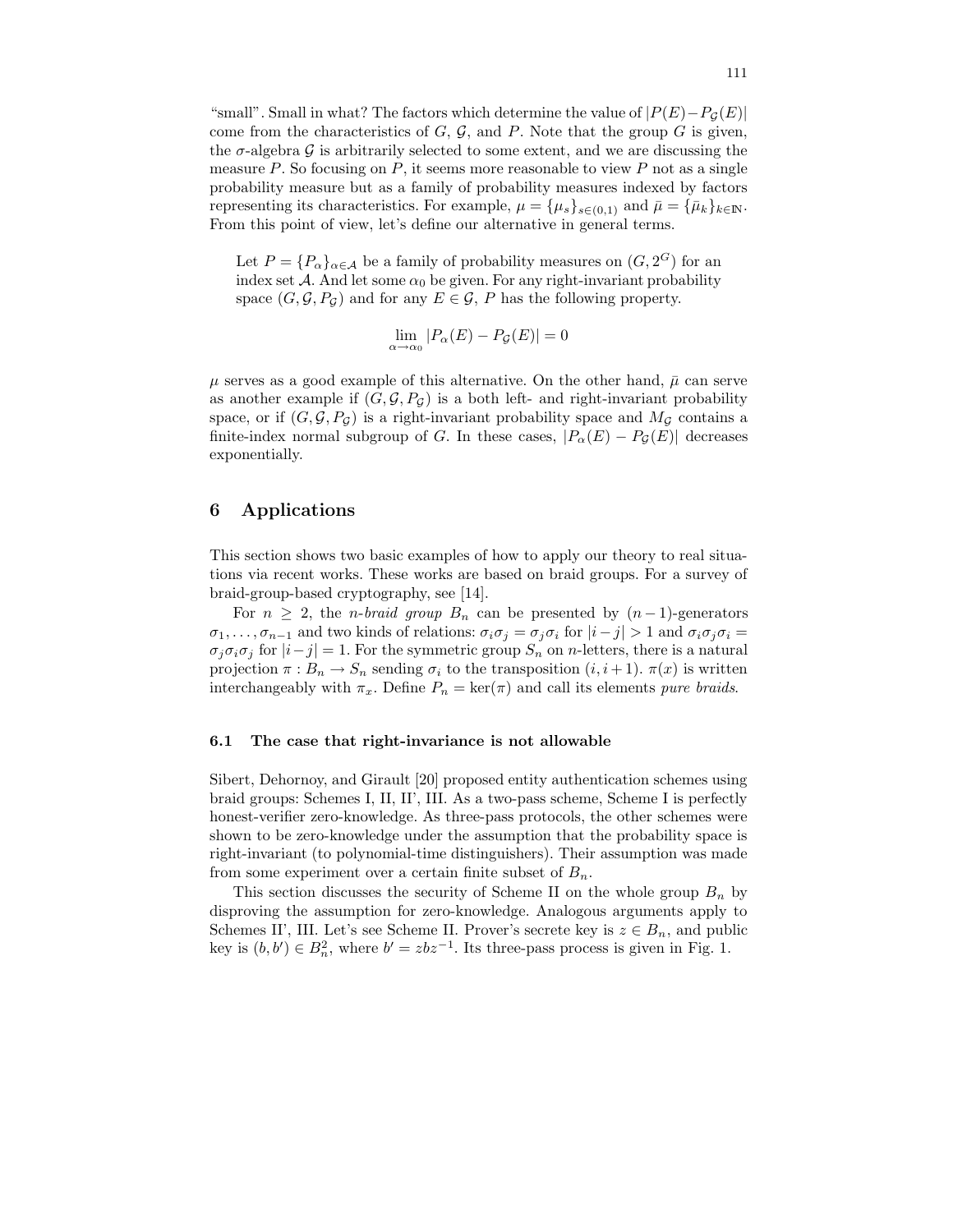| Prover                                                                                      | Verifier                                                                                                           |
|---------------------------------------------------------------------------------------------|--------------------------------------------------------------------------------------------------------------------|
| $r \in_R B_n$                                                                               |                                                                                                                    |
| $x = rbr^{-1}$                                                                              | $\boldsymbol{x}$                                                                                                   |
|                                                                                             | $\stackrel{\epsilon}{\longleftarrow}$ $\epsilon \in_R \{0,1\}$                                                     |
| $y = \begin{cases} r & \text{if } \epsilon = 0, \\ rz^{-1} & \text{otherwise.} \end{cases}$ | $\frac{y}{y}$ $x = \begin{cases} yby^{-1} & \text{if } \epsilon = 0, \\ yb'y^{-1} & \text{otherwise.} \end{cases}$ |

Fig. 1. Scheme II

Assumption for perfect zero-knowledge. For perfect zero-knowledge of Scheme II, it is assumed that the distributions of r and  $rz^{-1}$  are identical, where  $r \in_R B_n$ . We show that they cannot be identical by defining a distinguisher A as follows.

 $A:$  "On an input  $x \in B_n$ , output 1 if  $x = 1_{B_n}$ , and 0 otherwise." (6)

Since verifying that any two braids are identical can be done very efficiently,  $A$ is also efficient. Then the situation comparing the distributions of r and  $rz^{-1}$ by using the algorithm A yields the atomic  $\sigma$ -algebra  $2^{B_n}$  as the right-closed  $\sigma$ -algebra in  $B_n$ . So, right-invariance is not allowable in this situation.

Assumption for computational zero-knowledge. For computational zeroknowledge of Scheme II, it is assumed that the distributions of r and  $rz^{-1}$  are computationally indistinguishable, where  $r \in_R B_n$ . This means that, for any polynomial-time distinguisher  $\mathcal{A}$ ,  $\left| \Pr[\mathcal{A}(X) = 1] - \Pr[\mathcal{A}(Xz^{-1}) = 1] \right|$  is negligible. Here X is a random variable over  $B_n$ .

By using the algorithm (6), we show that it is not negligible in the word length of the secrete key z with respect to the probability measure  $\mu_s$  which is defined on a free group F generated by  $\{x_1, \ldots, x_{n-1}\}$ . Considering a natural projection  $\phi: F \to B_n$  defined by  $x_i \mapsto \sigma_i$ , let  $K = \phi^{-1}(1_{B_n})$  and let the random variable X have the probability distribution induced by  $\mu_s$ . Then

$$
\Pr[\mathcal{A}(X) = 1] = \mu_s(K) \ge \mu_s(1_F) = s.
$$

Let  $\ell = \min_{w \in \phi^{-1}(z)} |w|$ , and let  $w_0 \in \phi^{-1}(z)$  satisfy  $|w_0| = \ell$ . Then

$$
\Pr[\mathcal{A}(Xz^{-1})=1] = \mu_s(Kw_0) = \sum_{k=0}^{\infty} \mu_s(Kw_0 \cap C_k) = \sum_{k=0}^{\infty} s(1-s)^k \frac{|Kw_0 \cap C_k|}{|C_k|},
$$

where  $C_k = \{w \in F \mid |w| = k\}$ . Note that  $Kw_0 \cap C_k = \emptyset$  for  $0 \le k < \ell$ . Thus,

$$
\Pr[\mathcal{A}(Xz^{-1})=1] = s(1-s)^{\ell} \sum_{k=0}^{\infty} (1-s)^k \frac{|Kw_0 \cap C_{\ell+k}|}{|C_{\ell+k}|} \le s(1-s)^{\ell} \sum_{k=0}^{\infty} (1-s)^k = (1-s)^{\ell}.
$$

Therefore,  $Pr[\mathcal{A}(X) = 1] - Pr[\mathcal{A}(Xz^{-1}) = 1] \ge s - (1 - s)^{\ell}$ .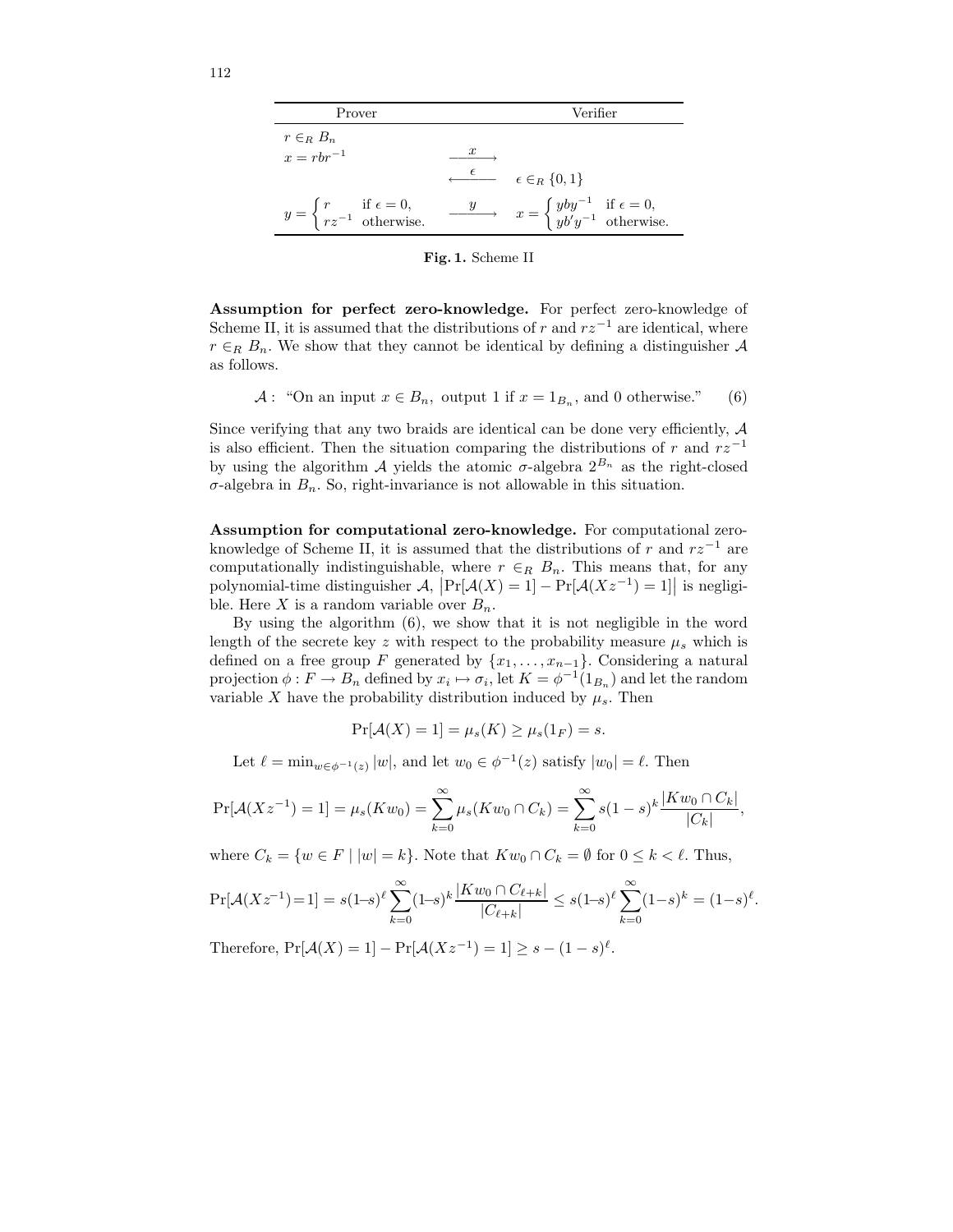#### 6.2 The case that right-invariance is allowable

For notational convenience, this section assumes that n is even. Define  $B_\ell$  (resp.  $B_u$ ) be a subgroup of  $B_n$  generated by  $\sigma_1, \ldots, \sigma_{n/2-1}$  (resp.  $\sigma_{n/2+1}, \ldots, \sigma_{n-1}$ ). Likewise, define  $S_\ell$  (resp.  $S_u$ ) be a subgroup of the symmetric group  $S_n$  generated by  $(1, 2), \ldots, (\frac{n}{2} - 1, \frac{n}{2})$  (resp.  $(\frac{n}{2} + 1, \frac{n}{2} + 2), \ldots, (n - 1, n)$ ). Then, any two elements chosen from  $B_\ell$  and  $B_u$  (resp.  $S_\ell$  and  $S_u$ ) commute with each other. The decisional Diffie-Hellman-type conjugacy problem in  $B_n$  is defined as follows.

Given  $(a, w_\ell^{-1}aw_\ell, w_u^{-1}aw_u, x_u^{-1}x_\ell^{-1}ax_\ell x_u)$ , distinguish  $x_u^{-1}x_\ell^{-1}ax_\ell x_u$  and  $w_u^{-1}w_\ell^{-1}aw_\ell w_u$ , where  $a \in B_n$ ,  $w_\ell, x_\ell \in B_\ell$ , and  $w_u, x_u \in B_u$ .

This problem is used as an underlying problem of a public-key encryption [13], pseudorandom number generator, and pseudorandom synthesizer [15]. Gennaro and Micciancio [10] proposed how to solve it for some parameters. We supplement their attack with quantifying the success probability of their adversary. The adversary is described as follows.

$$
\mathcal{A}: \text{ ``On an input } (a, w_{\ell}^{-1}aw_{\ell}, w_{u}^{-1}aw_{u}, x_{u}^{-1}x_{\ell}^{-1}ax_{\ell}x_{u})
$$
\nwhere  $a \in B_n \setminus P_n$ ,  $w_{\ell}, x_{\ell} \in B_{\ell}$ , and  $w_u, x_u \in B_u$ ,  
\n1. find any  $\theta \in S_{\ell}$  such that  $\theta^{-1}\pi_a\theta = \pi(w_{\ell}^{-1}aw_{\ell})$ ;  
\n2. output 1 if  $\pi(x_{u}^{-1}x_{\ell}^{-1}ax_{\ell}x_{u}) = \theta^{-1}\pi(w_{u}^{-1}aw_{u})\theta$ , and 0 otherwise."

Define  $B_\ell B_u = \{xy \mid x \in B_\ell, y \in B_u\}$  and  $S_\ell S_u = \{\tau \omega \mid \tau \in S_\ell, \omega \in S_u\}.$ Then they are subgroups of  $B_n$  and  $S_n$ , respectively. Let  $C = Z_{S_\ell S_u}(\pi_a)$ . Since  $\theta$  (at Step 1) can be easily and perfectly computed and such  $\theta$  satisfies  $\theta^{-1}\pi(w_u^{-1}aw_u)\theta = \pi(w_u^{-1}w_\ell^{-1}aw_\ell w_u)$ , the success probability equals

 $Pr[\mathcal{A}(a, w_{\ell}^{-1}aw_{\ell}, w_{u}^{-1}aw_{u}, X^{-1}aX) = 0] = Pr[\pi(X) \notin C\pi(w_{\ell}w_{u})],$  (7)

where X is a random variable over  $B_{\ell}B_{u}$ .

Deciding whether right-invariance is allowable or not. Restricting  $\pi$ defined on  $B_n$  to  $B_\ell B_u$  induces another natural projection  $\tilde{\pi}: B_\ell B_u \to S_\ell S_u$ . Define  $H = \tilde{\pi}^{-1}(C)$  and  $P_{\ell}P_u = \text{ker}(\tilde{\pi})$ . See Fig. 2. Then H is a subgroup of  $B_{\ell}B_u$ ,  $Pr[\pi(X) \notin C\pi(w_{\ell}w_u)] = Pr[X \notin Hw_{\ell}w_u]$ , and  $P_{\ell}P_u$  is a normal subgroup of  $B_\ell B_u$  contained in H. Define  $\mathcal B$  as the  $\sigma$ -algebra in  $B_\ell B_u$  generated by all cosets of  $P_\ell P_u$ . Then  $H \in \mathcal{B}$  and  $\mathcal{B}$  is both left- and right-closed. Since  $[B_\ell B_u : M_{\mathcal{B}}] = [B_\ell B_u : P_\ell P_u] = ((\frac{n}{2})!)^2$  is finite, we can use right-invariance property in order to compute the success probability  $Pr[X \notin Hw_{\ell}w_u].$ 

Computing the success probability. Let  $F = F({x_1, \ldots, x_{n/2-1}, x_{n/2+1}, \ldots, x_{n/2}})$  $x_{n-1}$ ) be a free group. Then, there is a natural projection  $\phi : F \to B_{\ell}B_u$  defined by  $x_i \mapsto \sigma_i$ . Let  $K = \phi^{-1}(H)$  and  $N = \phi^{-1}(P_{\ell}P_{u})$ . See Fig. 2. Let  $\mathcal F$  be the  $\sigma$ -algebra in F generated by all cosets of N. Since N is a finite-index normal subgroup of F and  $M_{\mathcal{F}} = N$ ,  $\bar{\mu}_k$  can be used on  $(F, \mathcal{F})$  for right-invariance.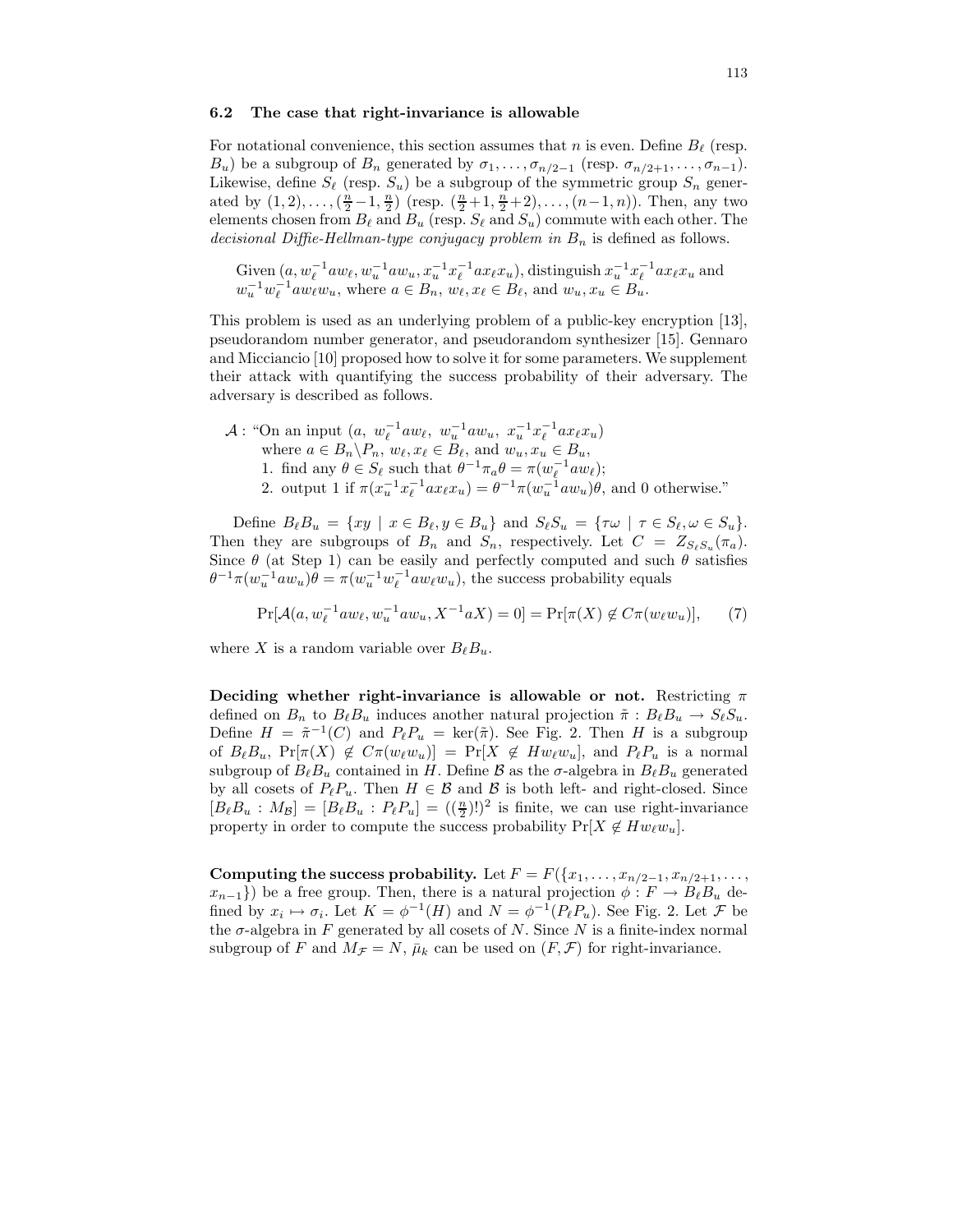| $(F, \bar{\mu}_k) \stackrel{\phi}{\longrightarrow} (B_\ell B_u, P) \stackrel{\tilde{\pi}}{\longrightarrow} S_\ell S_u$ |  |               |                              |  |  |
|------------------------------------------------------------------------------------------------------------------------|--|---------------|------------------------------|--|--|
|                                                                                                                        |  |               |                              |  |  |
|                                                                                                                        |  | H             |                              |  |  |
|                                                                                                                        |  |               |                              |  |  |
|                                                                                                                        |  | $P_{\ell}P_u$ | $\longmapsto 1_{S_\ell S_u}$ |  |  |

Fig. 2. Correspondences among groups

Define a set function  $P : \mathcal{B} \to [0,1]$  by  $P(E) = \bar{\mu}_k(\phi^{-1}(E))$  for all  $E \in \mathcal{B}$ . Since  $\mathcal{F} = \{ \phi^{-1}(E) \mid E \in \mathcal{B} \}, P$  is a probability measure on  $(B_{\ell}B_u, \mathcal{B})$ . Let the random variable X in (7) induce P. Then,  $Pr[X \notin Hw_{\ell}w_u] = 1 - P(Hw_{\ell}w_u)$ . On the other hand, from the definition of  $P$  and  $(5)$ 

$$
|P(Hw_{\ell}w_u) - [B_{\ell}B_u : H]^{-1}| = |\bar{\mu}_k(K\phi^{-1}(w_{\ell}w_u)) - [K : N]/[F : N]| = o(e^{-k}).
$$

Therefore, the success probability of the adversary is

$$
1 - [B_{\ell}B_u : H]^{-1} - o(e^{-k}) \le 1 - P(Hw_{\ell}w_u) \le 1 - [B_{\ell}B_u : H]^{-1} + o(e^{-k}).
$$

Note that  $[B_\ell B_u : H] = [S_\ell S_u : C]$  and  $C = Z_{S_\ell S_u}(\pi_a)$ . So  $[B_\ell B_u : H]$  can be evaluated if  $\pi_a$  is specified. For all  $a \in B_n \backslash P_n$ , its upper bound is  $(n/2)!^2$ , and lower bound is  $n(n-2)/8$  for  $n \ge 10$  from the following theorem.

**Theorem 4.** If  $\alpha \in S_n \setminus \{1_{S_n}\}, Z_{S_\ell S_u}(\alpha)$  is a proper subgroup of  $S_\ell S_u$  for  $n \geq 6$ . Precisely,

$$
[S_{\ell}S_u : Z_{S_{\ell}S_u}(\alpha)] \geq \begin{cases} n(n-2)/8 & \text{for } n \geq 10, \\ 3 & \text{for } n = 8, \\ 2 & \text{for } n = 6. \end{cases}
$$

*Proof.* Let  $\alpha \in S_n$ , and let  $\alpha_1, \ldots, \alpha_s$  be disjoint cycles in  $S_n$  such that

$$
\alpha = \alpha_1 \cdots \alpha_s \quad \text{and} \quad \alpha_i \in \begin{cases} S_\ell & \text{for } 1 \le i \le t_\ell, \\ S_n \setminus S_\ell S_u & \text{for } t_\ell < i \le t_u, \\ S_u & \text{for } t_u < i \le s, \end{cases}
$$

for some  $0 \leq t_{\ell} \leq t_u \leq s$ . Let

 $\alpha_{\ell} = \alpha_1 \cdots \alpha_{t_{\ell}} \in S_{\ell}, \ \tilde{\alpha} = \alpha_{t_{\ell}+1} \cdots \alpha_{t_n} \in (S_n \backslash S_{\ell} S_u) \cup \{1_{S_n}\}, \ \alpha_u = \alpha_{t_u+1} \cdots \alpha_s \in S_u.$ 

For every  $1 \leq i \leq s$ , let  $\alpha_i = (a_{k_{i-1}+1}, \ldots, a_{k_i})$  with  $k_0 = 0$ . Then

$$
\alpha = (a_1, \ldots, a_{k_1})(a_{k_1+1}, \ldots, a_{k_2}) \cdots (a_{k_{s-1}+1}, \ldots, a_{k_s}).
$$

Note that for any  $\tau \in S_n$ , the cycle decomposition of  $\tau \alpha \tau^{-1}$  is as follows.

$$
\tau\alpha\tau^{-1} = (\tau(a_1), \ldots, \tau(a_{k_1}))(\tau(a_{k_1+1}), \ldots, \tau(a_{k_2})) \cdots (\tau(a_{k_{s-1}+1}), \ldots, \tau(a_{k_s}))
$$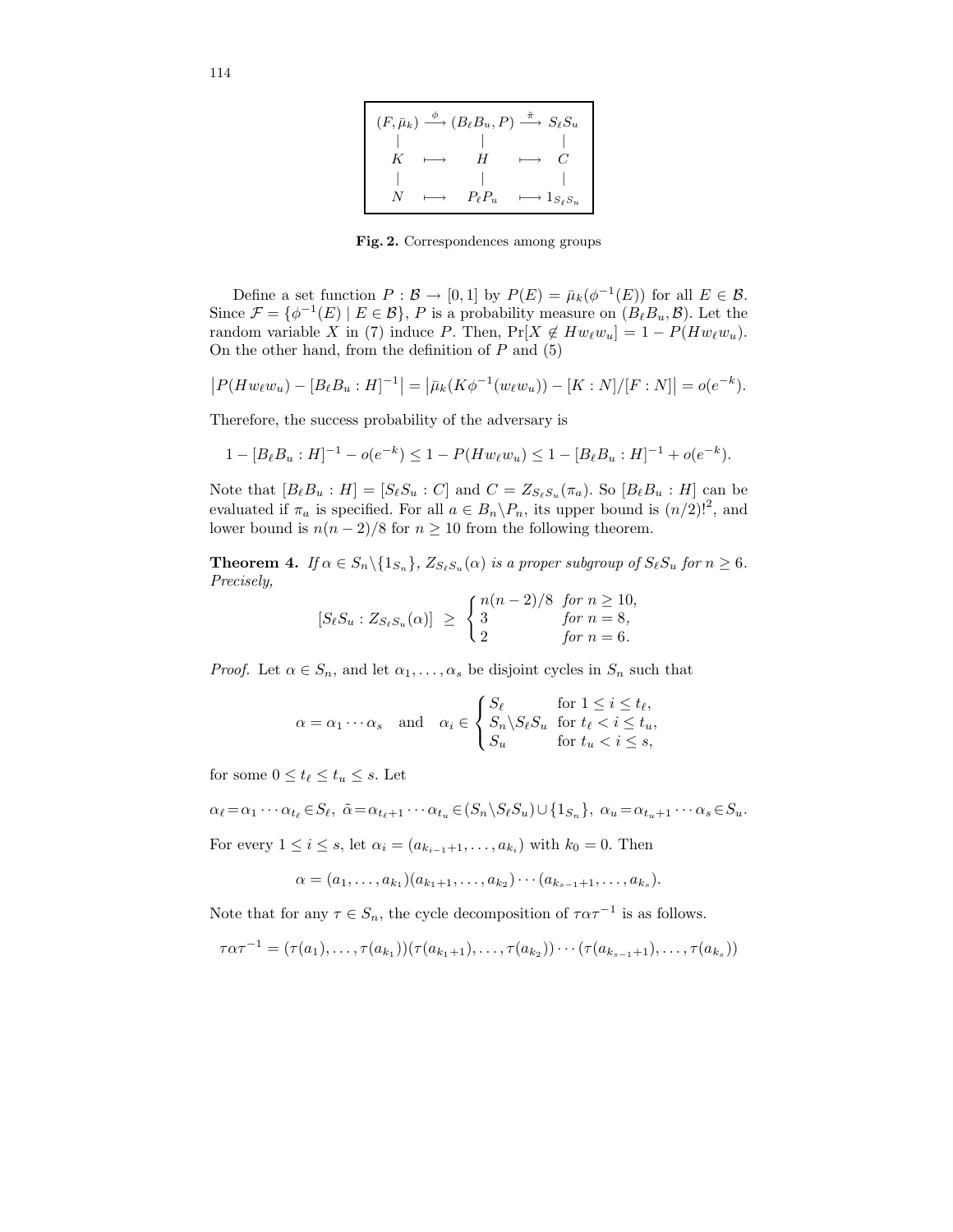| $\frac{n}{2}$ |                               | max. of $ Z_{S_{\ell}}(\alpha_{\ell}) $   min. of $[S_{\ell}:Z_{S_{\ell}}(\alpha_{\ell})]$ | number of cycles                                                  |
|---------------|-------------------------------|--------------------------------------------------------------------------------------------|-------------------------------------------------------------------|
|               |                               |                                                                                            | $\ell_3 = 1, \ell_k = 0$ for $k \neq 3$                           |
|               |                               |                                                                                            | $\ell_2=2, \ell_k=0$ for $k\neq 2$                                |
|               | $2 \times (\frac{n}{2} - 2)!$ | $\frac{n}{4}(\frac{n}{2}-1)$                                                               | $\ell_1 = \frac{n}{2} - 2, \ell_2 = 1, \ell_k = 0$ for $k \geq 3$ |

**Table 1.** Maximum of  $|Z_{S_{\ell}}(\alpha_{\ell})|$  and minimum of  $[S_{\ell} : Z_{S_{\ell}}(\alpha_{\ell})]$ 

Let  $\tau \in Z_{S_{\ell}S_u}(\alpha)$ . Then  $\tau \alpha_1 \tau^{-1}, \ldots, \tau \alpha_s \tau^{-1}$  are disjoint cycles of  $\alpha$ . If  $\alpha_i \in$  $S_{\ell}, \alpha_j \in S_n \backslash S_{\ell} S_u$ , and  $\alpha_k \in S_u$ , then  $\tau \alpha_i \tau^{-1} \in S_{\ell}, \tau \alpha_j \tau^{-1} \in S_n \backslash S_{\ell} S_u$ , and  $\tau \alpha_k \tau^{-1} \in S_u$  for all  $i, j, k$ . So  $\tau \alpha_\ell \tau^{-1} = \alpha_\ell, \ \tau \tilde{\alpha} \tau^{-1} = \tilde{\alpha}, \text{ and } \tau \alpha_u \tau^{-1} = \alpha_u$ . Namely,  $\tau \in Z_{S_{\ell}S_u}(\alpha_{\ell}) \cap Z_{S_{\ell}S_u}(\tilde{\alpha}) \cap Z_{S_{\ell}S_u}(\alpha_u)$ . On the other hand, it is clear that  $Z_{S_{\ell}S_u}(\alpha_{\ell}) \cap Z_{S_{\ell}S_u}(\tilde{\alpha}) \cap Z_{S_{\ell}S_u}(\alpha_u) \subset Z_{S_{\ell}S_u}(\alpha)$ . So

$$
Z_{S_{\ell}S_u}(\alpha) = Z_{S_{\ell}S_u}(\alpha_{\ell}) \cap Z_{S_{\ell}S_u}(\tilde{\alpha}) \cap Z_{S_{\ell}S_u}(\alpha_u).
$$

Let  $\alpha \neq 1_{S_n}$ , and let  $\tau = \tau_\ell \tau_u \in S_\ell S_u$  mean that  $\tau_\ell \in S_\ell$  and  $\tau_u \in S_u$ .

Case 1.  $\alpha_\ell \alpha_u \neq 1_{S_n}$ : WLOG, let  $\alpha_\ell \neq 1_{S_n}$ . Define  $\ell_1 = |\{1 \leq i \leq n/2 \mid \alpha_\ell(i) =$ i}| and  $\ell_i$  as the number of *i*-cycles of  $\alpha_\ell$  for  $2 \leq i \leq n/2$ . Then

$$
|Z_{S_{\ell}}(\alpha_{\ell})| = \prod_{i=1}^{n/2} i^{\ell_i}(\ell_i)!.
$$

Table 1 shows the maximum values of  $|Z_{S_{\ell}}(\alpha_{\ell})|$  and the corresponding values of  $[S_\ell : Z_{S_\ell}(\alpha_\ell)]$  over  $\alpha_\ell \in S_\ell \setminus \{1_{S_n}\}$ . Since  $[S_\ell S_u : Z_{S_\ell S_u}(\alpha)] \geq [S_\ell S_u :$  $Z_{S_{\ell}S_u}(\alpha_{\ell})] = [S_{\ell} : Z_{S_{\ell}}(\alpha_{\ell})],$  for all  $\alpha \in S_n$  such that  $\alpha_{\ell} \alpha_u \neq 1_{S_n}$ 

$$
[S_{\ell}S_u : Z_{S_{\ell}S_u}(\alpha)] \geq \begin{cases} n(n-2)/8 & \text{for } n \geq 10, \\ 3 & \text{for } n = 8, \\ 2 & \text{for } n = 6. \end{cases}
$$

Case 2.  $\alpha_{\ell} \alpha_u = 1_{S_n}$ : In this case,  $Z_{S_{\ell} S_u}(\alpha) = Z_{S_{\ell} S_u}(\tilde{\alpha})$ . Define  $A_{\ell} = \left\{1 \leq i \leq \frac{n}{2}\right\}$  $\frac{n}{2} \mid \tilde{\alpha}(i) \neq i \bigg\}$ ,  $A_u = \left\{ \frac{n}{2} \right\}$  $\frac{n}{2} < i \leq n \mid \tilde{\alpha}(i) \neq i$ ,  $N_{\ell} = |A_{\ell}|, N_{u} = |A_{u}|.$ WLOG, we assume  $1 \leq N_u \leq N_\ell \leq n/2$ . Note that for any  $\tau_\ell \tau_u \in Z_{S_\ell S_u}(\tilde{\alpha}),$  $\{(i, \tau_{\ell}(i)) | i \in A_{\ell}\}\$ is uniquely determined by  $\{(i, \tau_u(i)) | i \in A_u\}$ . So

$$
|Z_{S_{\ell}S_u}(\tilde{\alpha})| \le \left(\frac{n}{2} - N_{\ell}\right)! \left(\frac{n}{2} - N_u\right)! N_u! \le \begin{cases} (n/2 - 1)!^2 & \text{if } N_u < n/2, \\ (n/2)! & \text{if } N_u = n/2, \end{cases}
$$
  

$$
\le \begin{cases} (n/2 - 1)!^2 & \text{if } n \ge 8, \\ 6 & \text{if } n = 6. \end{cases}
$$

Therefore, for all  $\alpha \in S_n \backslash \{1_{S_n}\}\$  such that  $\alpha_\ell \alpha_u = 1_{S_n}$ 

$$
[S_{\ell}S_u : Z_{S_{\ell}S_u}(\alpha)] \geq \begin{cases} (n/2)^2 & \text{if } n \geq 8, \\ 6 & \text{if } n = 6. \end{cases}
$$

From Cases 1 and 2, the conclusion follows.  $\square$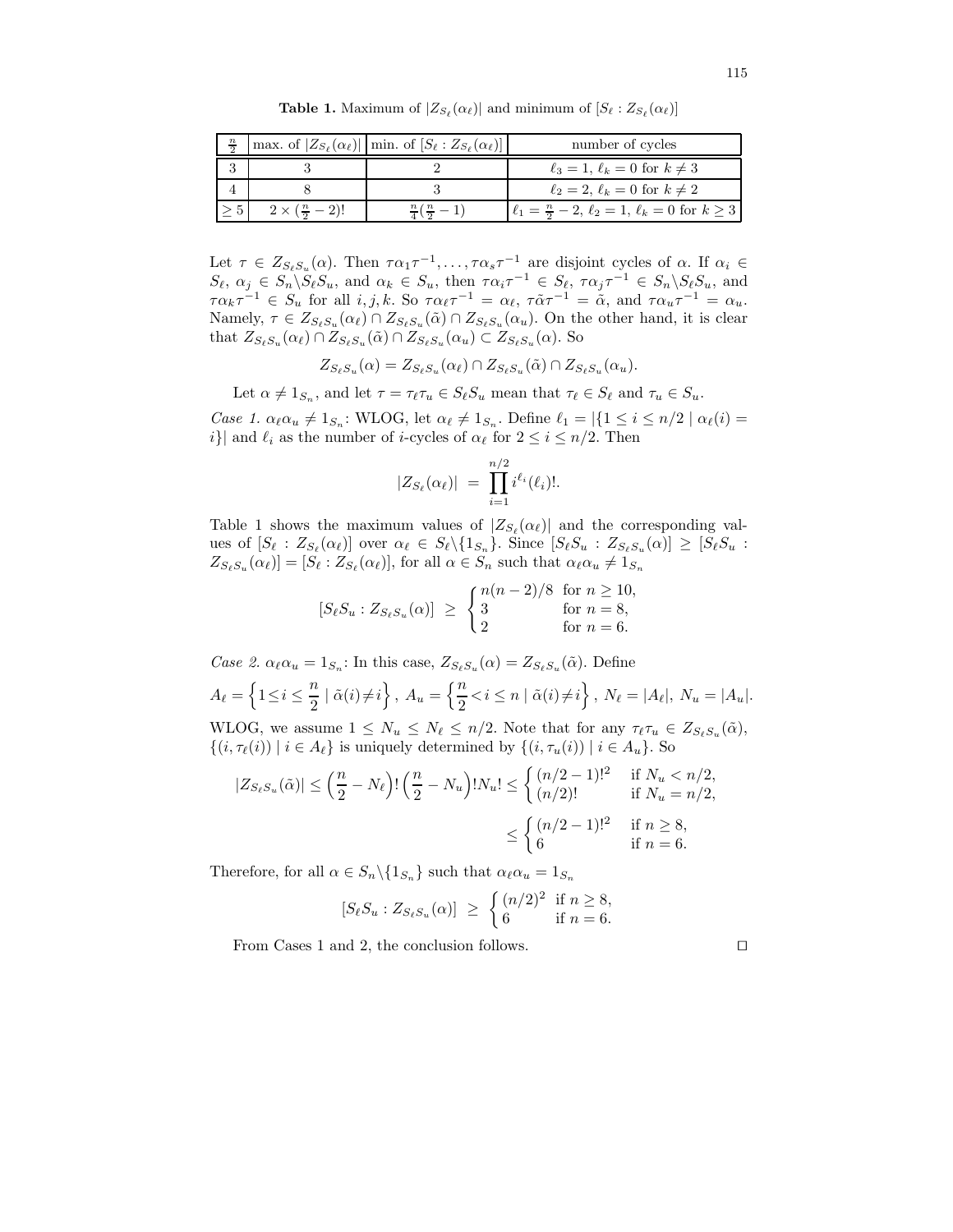# 7 Conclusions

We know that it is impossible to overestimate the role of the uniform distribution in cryptography. However, no infinite group has such a nice distribution. Noticing that this fact is an impediment to the use of infinite groups for cryptography, this paper has formalized the notion of right-invariance on an infinite group which in a sense corresponds to the uniform distribution on a finite set, and then shown when and how this notion can be used for infinite-group-based cryptography.

Our work is a first attempt to formalize and resolve probability-theoretic problems arising in the process of using infinite groups for cryptography. Although our work cannot resolve all the problems, we hope that it contributes to widening the scope of what provably secure cryptosystems can be built on. We close this paper with the following research topics.

- Find different types of alternatives to the universally right-invariant probability measure from ours.
- Find more various examples of practical problems which right-invariance can resolve in cryptography.
- For complex problems (e.g. proving security of a cryptosystem), discover, formalize, and solve its constituent problems other than right-invariance.

### Acknowledgements

The author would like to thank Prof. Kouichi Sakurai and the anonymous referees for helpful remarks and suggestions.

### References

- 1. D. Angluin and D. Lichtenstein, Provable Security of Cryptosystmes: A Survey, Computer Science Department, Yale University, TR-288, 1983
- 2. I. Anshel, M. Anshel, B. Fisher, and D. Goldfeld, New Key Agreement Protocols in Braid Group Cryptography, CT-RSA 2001, LNCS 2020, 13–27, 2001
- 3. S.R. Blackburn, Cryptanalysis of two cryptosystems based on group actions, ASI-ACRYPT '99, LNCS 1716, 52–61, 1999
- 4. M. Blum and S. Micali, How to Generate Cryptographically Strong Sequences of Pseudorandom Bits, SIAM J. Comput. 13, 850–864, 1984
- 5. A.V. Borovik, A.G. Myasnikov, and V.N. Remeslennikov, Multiplicative Measures on Free Groups, To appear in Internat. J. Algebra Comp.
- 6. A.V. Borovik, A.G. Myasnikov, and V. Shpilrain, Measuring Sets in Infinite Groups, Contemporary Mathematics 298, 21–42, 2002
- 7. J.H. Cheon and B. Jun, A Polynomial Time Algorithm for the Braid Diffie-Hellman Conjugacy Problem, CRYPTO 2003, LNCS 2729, 212–225, 2003
- 8. J. Feigenbaum, Locally Random Reductions in Interactive Complexity Theory, Advances in Computational Complexity Theory, DIMACS Series in Discrete Mathematics and Theoretical Computer Science 13, AMS, 73–98, 1993
- 9. M. Garzon and Y. Zalcstein, The Complexity of Grigorchuk Groups with Application to Cryptography, Theoretical Computer Sciences 88, 83–88, 1991